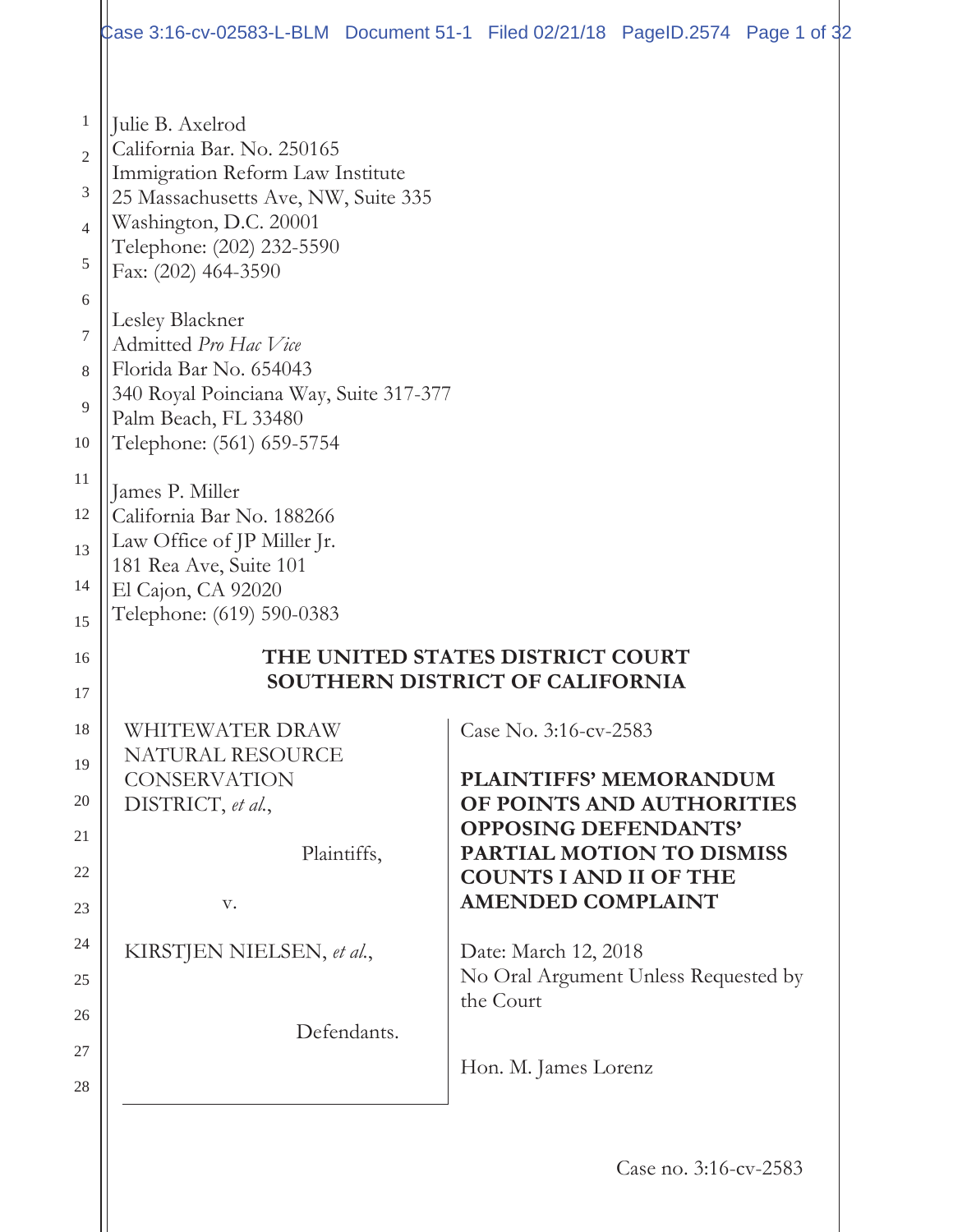# **TABLE OF CONTENTS**

| 2        | Ι.   |                                                                                                                                            |
|----------|------|--------------------------------------------------------------------------------------------------------------------------------------------|
| 3        | II.  |                                                                                                                                            |
| 4        | III. |                                                                                                                                            |
| 5        |      |                                                                                                                                            |
| 6        |      |                                                                                                                                            |
| 7        |      | 1) The Instruction Manual is a final agency action subject to APA                                                                          |
| 8        |      | a) The Instruction Manual's promulgation history establishes that is                                                                       |
| 9        |      | b) The Instruction Manual's content demonstrates its legal                                                                                 |
| 10       |      | c) DHS relies on analogies to agency manuals that are factually                                                                            |
| 11       |      |                                                                                                                                            |
| 12       |      | 2) The Instruction Manual qualifies as a rule under the<br>$APA$ 10                                                                        |
| 13<br>14 |      | a) The Instruction Manual was promulgated with Notice and                                                                                  |
| 15       |      | b) The Instruction Manual has the "force of law."12                                                                                        |
| 16       |      |                                                                                                                                            |
| 17       |      | 1) Plaintiffs have identified eight distinct programs subject to NEPA14                                                                    |
| 18       |      | 2) DHS's arguments ignore the detailed specificity of the programs set                                                                     |
| 19       |      | Defendant relies on <i>Lujan</i> and <i>Norton</i> , but they are not<br>a)                                                                |
| 20       |      | b) Count II is a viable challenge because it specifically identifies                                                                       |
| $21\,$   |      | discrete agency actions that violated NEPA for a single reason18                                                                           |
| 22       |      | DHS's "framework" is a set of related programs by another name,<br>$\mathbf{C}$<br>and NEPA does intend review whenever the environment is |
| 23       |      | .22                                                                                                                                        |
| 24       |      | d) Plaintiffs seek some form of NEPA review, not necessarily a                                                                             |
| 25       | IV.  |                                                                                                                                            |
| 26       |      |                                                                                                                                            |
| 27       | V.   | .25                                                                                                                                        |
| 28       |      |                                                                                                                                            |
|          |      | Case No: 3:16-cv-2583<br>$\mathbf{1}$                                                                                                      |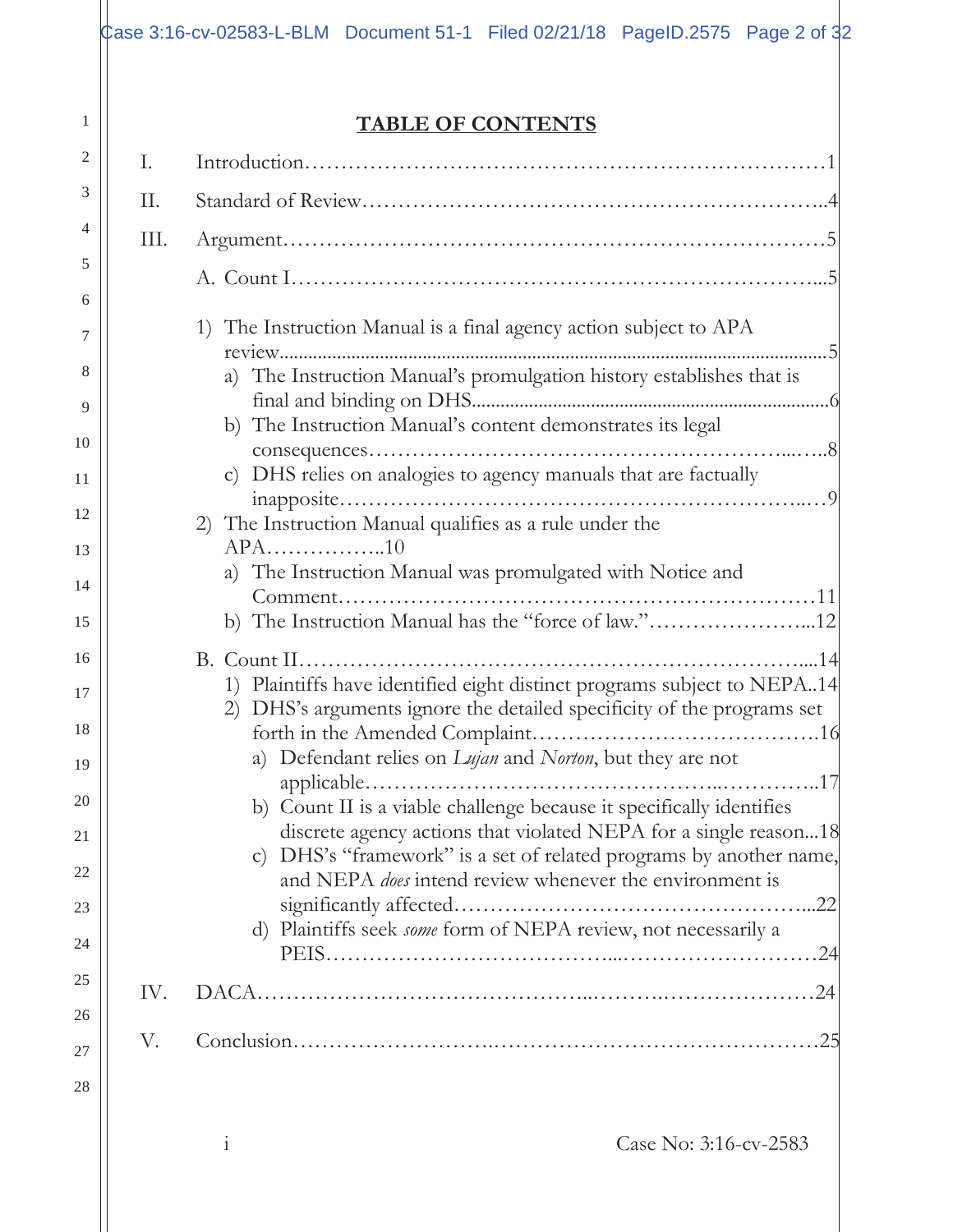| Case 3:16-cv-02583-L-BLM Document 51-1 Filed 02/21/18 PageID.2576 Page 3 of 32 |  |  |
|--------------------------------------------------------------------------------|--|--|

# **TABLE OF AUTHORITIES**

#### 2  $3$ **Cases**

| 4          | Amoco Oil Co. v. Envtl. Prot. Agency,                                  |  |  |
|------------|------------------------------------------------------------------------|--|--|
| 5          |                                                                        |  |  |
| $\sqrt{6}$ | Am. Postal Workers Union v. U.S. Postal Srv.,                          |  |  |
| 7          |                                                                        |  |  |
| $\,8\,$    | Abramowitz v. Envtl. Prot. Agency,                                     |  |  |
| 9          |                                                                        |  |  |
| 10         | Anderson v. Evans,                                                     |  |  |
| 11         |                                                                        |  |  |
| 12         | Appalachian Power Co. v. Envtl Prot. Agency,                           |  |  |
| 13         |                                                                        |  |  |
| 14         | Bennett v. Spear,                                                      |  |  |
| 15         |                                                                        |  |  |
| 16         | Calvert Cliffs' Coordinating Comm., Inc. v. U.S. Atomic Energy Comm'n, |  |  |
| 17         |                                                                        |  |  |
| 18         | Cement Kiln Recycling Coal. v. Envtl. Prot. Agency,                    |  |  |
| 19         | .10                                                                    |  |  |
| 20         | Citizens for Better Forestry v. U.S. Dep't. of Agric.,                 |  |  |
| 21         | 16                                                                     |  |  |
| 22         | Columbia Riverkeeper v. U.S. Coast Guard,                              |  |  |
| 23         |                                                                        |  |  |
| 24         | Defs. of Wildlife v. Tuggle,                                           |  |  |
| 25         |                                                                        |  |  |
| 26         | Found. on Econ. Trends v. Lyng,                                        |  |  |
| 27         |                                                                        |  |  |
| 28         |                                                                        |  |  |
|            | $\ddot{i}$<br>Case No: 3:16-cv-2583                                    |  |  |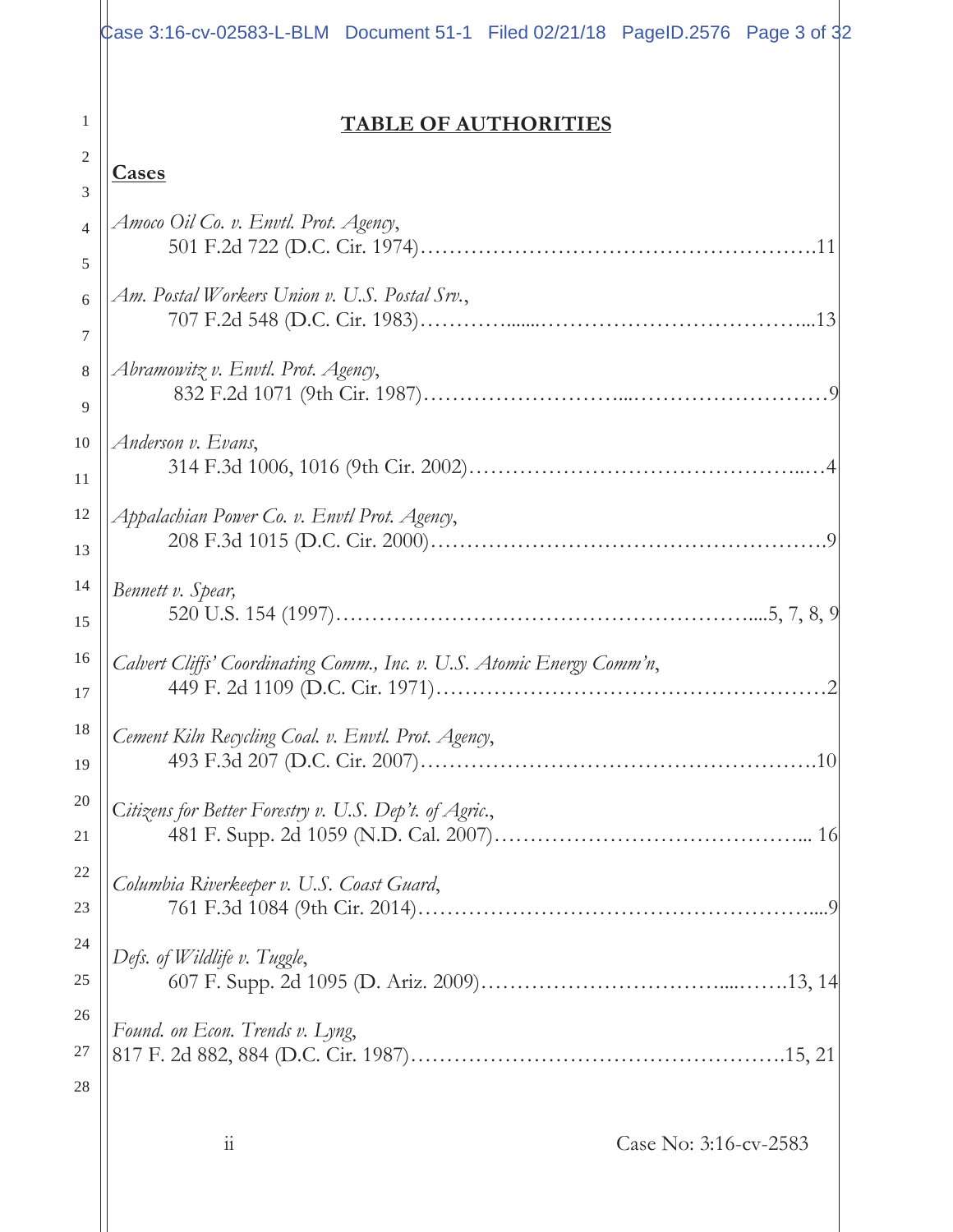|                     | Case 3:16-cv-02583-L-BLM Document 51-1 Filed 02/21/18 PageID.2577 Page 4 of 32 |
|---------------------|--------------------------------------------------------------------------------|
| 1<br>$\overline{2}$ | Friends of the Earth, Inc. v. Mosbacher,                                       |
| 3                   | Friends of the River v. U.S. Army Corps of Eng'rs,                             |
| 4<br>5              | Gen. Elec. Co. v. Evntl. Prot. Agency,                                         |
| 6<br>7              | Helgeson v. Bureau of Indian Affairs,                                          |
| 8                   |                                                                                |
| 9<br>10             | Industrial Customers of Nw. Utils v. Bonnevile Power Admin.,                   |
| 11<br>12            | Kern v. U.S. Bureau of Land Mgmt.,                                             |
| 13<br>14            | Kleppe v. Sierra Club,                                                         |
| 15<br>16            | Kugel v. United States,<br>.10                                                 |
| 17<br>18            | Lujan v. Nat'l Wildlife Fed'n,                                                 |
| 19                  | Molycorp, Inc. v. Envlt. Prot. Agency,                                         |
| 20<br>21            |                                                                                |
| 22<br>23            | Nat. Home Builders v. Norton,                                                  |
| 24                  | Nat. Wildlife Federation v. Appalachian Regional Com.,                         |
| 25<br>26            | Navarro v. Block,                                                              |
| 27<br>28            |                                                                                |
|                     | Case No: 3:16-cv-2583<br>111                                                   |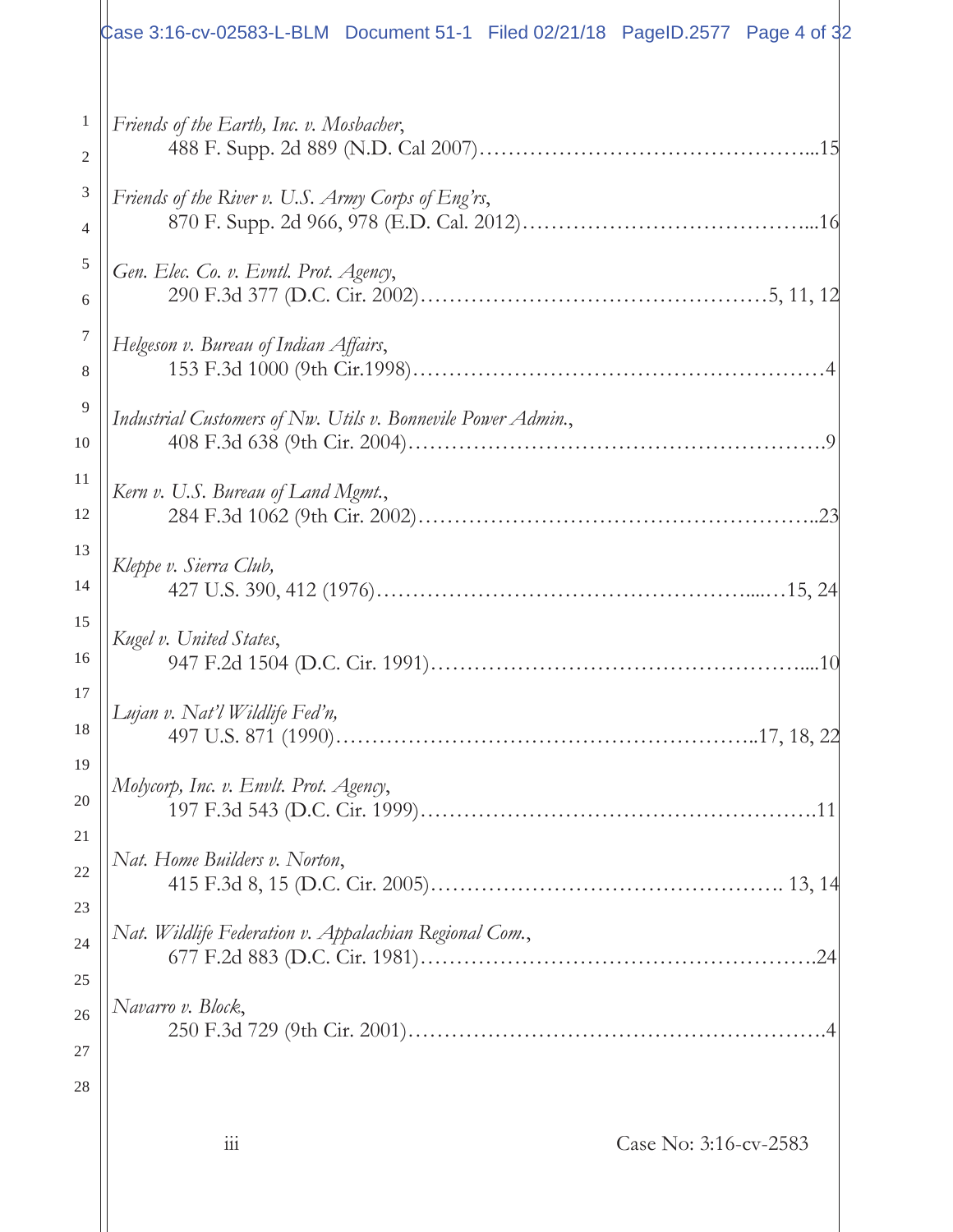|                   | Case 3:16-cv-02583-L-BLM Document 51-1 Filed 02/21/18 PageID.2578 Page 5 of 32                                                         |
|-------------------|----------------------------------------------------------------------------------------------------------------------------------------|
|                   |                                                                                                                                        |
| $\mathbf{1}$<br>2 | Nat. Res. Def. Council, Inc. ('NRDC''). v. U.S. Dep't. of State,                                                                       |
| 3                 | Norton v. S. Utah Wilderness All.,                                                                                                     |
| 4                 |                                                                                                                                        |
| $\sqrt{5}$        | Or. Nat. Desert Ass'n v. U.S. Forest Serv.,                                                                                            |
| 6<br>7            |                                                                                                                                        |
| 8                 | Paralyzed Veterans of Am. v. D.C. Arena L.P.,                                                                                          |
| 9                 | Protect Our Cmtys. Found. v Chu,                                                                                                       |
| 10                |                                                                                                                                        |
| 11<br>12          | Public Citizen v. U.S. Dep't of Transp.,                                                                                               |
| 13                |                                                                                                                                        |
| 14                | Regents of the Univ. of Cal. v. United States, Dep't. of Homeland Sec.,<br>No. C 17-05211, 2018 U.S. Dist. LEXIS 4036 (Jan. 9, 2018)24 |
| 15<br>16          | Robertson v. Methow Valley Citizens Council,                                                                                           |
| 17                |                                                                                                                                        |
| 18                | Schweiker v. Hansen,                                                                                                                   |
| 19<br>20          | Sierra Club v. Watkins,                                                                                                                |
| 21<br>22          | <b>Statutes</b>                                                                                                                        |
| 23                |                                                                                                                                        |
| 24                |                                                                                                                                        |
| 25                |                                                                                                                                        |
| 26<br>27          |                                                                                                                                        |
| 28                |                                                                                                                                        |
|                   |                                                                                                                                        |
|                   | iv<br>Case No: 3:16-cv-2583                                                                                                            |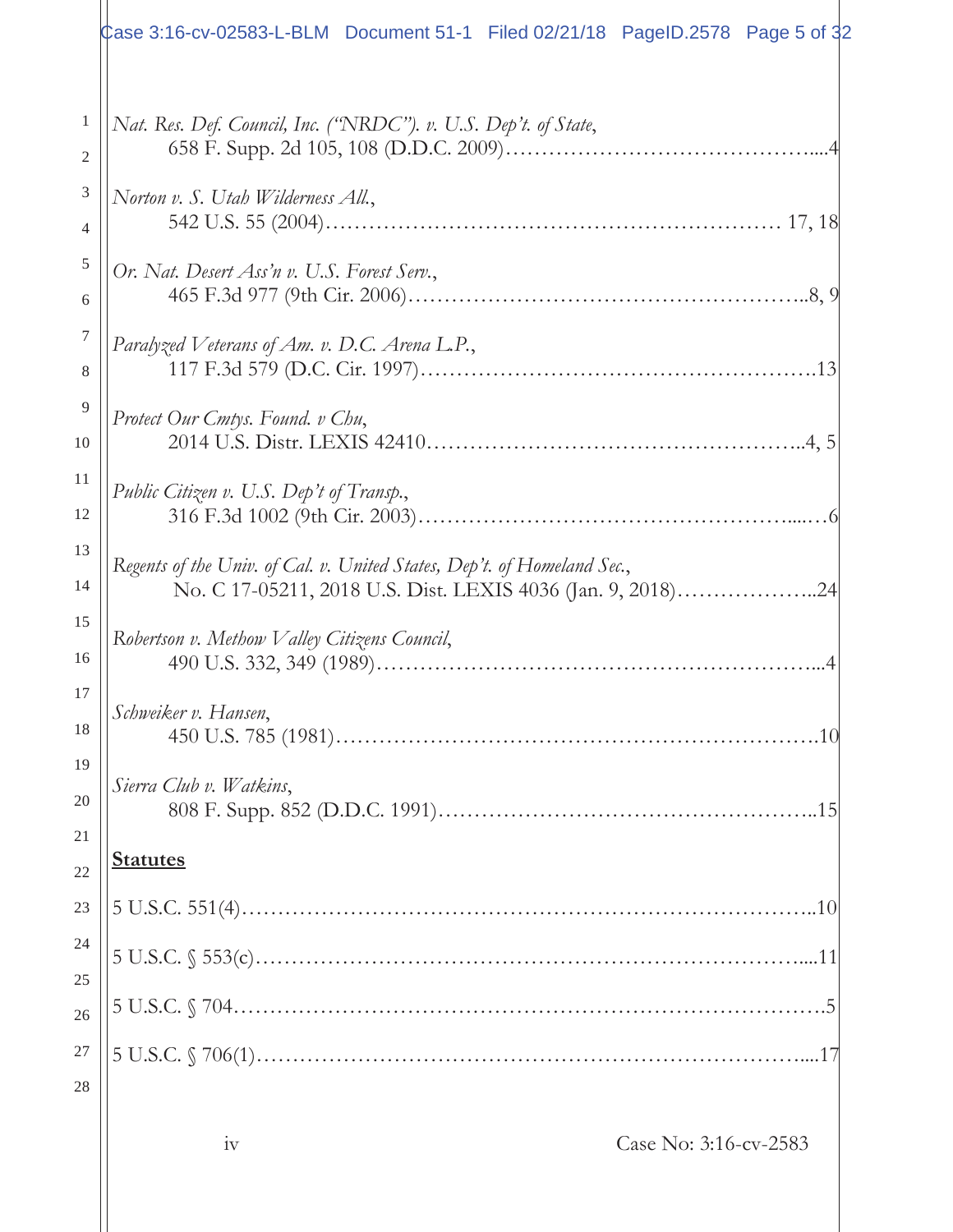# $\phi$ ase 3:16-cv-02583-L-BLM Document 51-1 Filed 02/21/18 PageID.2579 Page 6 of 32

| $\mathbf{1}$        | $5 \text{ U.S.C. }$ $\sqrt{706(2)(A) \dots 17}$ |
|---------------------|-------------------------------------------------|
| $\mathfrak{2}$      |                                                 |
| 3<br>$\overline{4}$ |                                                 |
| $\mathfrak s$       |                                                 |
| 6                   |                                                 |
| 7                   |                                                 |
| 8                   |                                                 |
| 9                   | <b>Rules</b>                                    |
| 10                  |                                                 |
| 11                  |                                                 |
| 12                  |                                                 |
| 13                  | <b>Regulations</b>                              |
| 14<br>15            |                                                 |
| 16                  |                                                 |
| 17                  |                                                 |
| 18                  |                                                 |
| 19                  | .19                                             |
| 20                  |                                                 |
| 21                  |                                                 |
| 22                  |                                                 |
| 23                  |                                                 |
| 24                  | .20                                             |
| 25<br>26            |                                                 |
| 27                  |                                                 |
| 28                  |                                                 |
|                     |                                                 |
|                     | Case No: 3:16-cv-2583<br>V                      |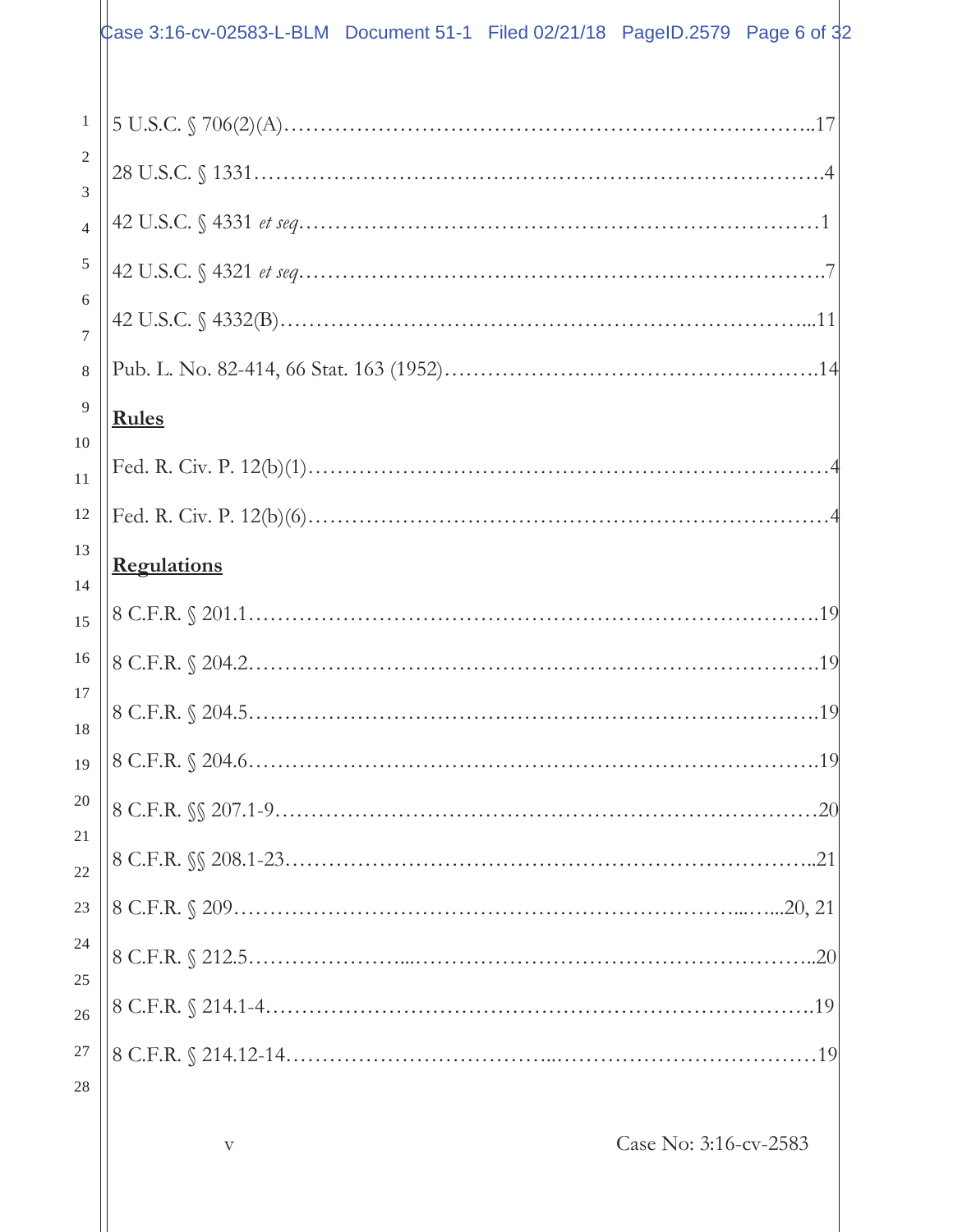| Case 3:16-cv-02583-L-BLM Document 51-1 Filed 02/21/18 PageID.2580 Page 7 of 32 |  |  |  |
|--------------------------------------------------------------------------------|--|--|--|
|                                                                                |  |  |  |

Ш

| $\mathbf{1}$   |                                                                    |
|----------------|--------------------------------------------------------------------|
| $\overline{2}$ |                                                                    |
| 3              |                                                                    |
| 4              |                                                                    |
| 5              |                                                                    |
| 6              |                                                                    |
| $\overline{7}$ |                                                                    |
| 8              | <b>Federal Register</b>                                            |
| 9              |                                                                    |
| 10             | National Environmental Policy Act Implementing Procedures,         |
| 11             |                                                                    |
| 12             | Historic Preservation Program,                                     |
| 13             |                                                                    |
| 14             | <b>Treatises</b>                                                   |
| 15             |                                                                    |
| 16             |                                                                    |
| 17             | <b>Other</b>                                                       |
| 18             | Website: Federal Agency NEPA Procedures, Office of NEPA Policy and |
| 19             |                                                                    |
| 20             |                                                                    |
| 21             |                                                                    |
| 22             |                                                                    |
| 23             |                                                                    |
| 24             |                                                                    |
| 25             |                                                                    |
| 26             |                                                                    |
| 27             |                                                                    |
| 28             |                                                                    |
|                |                                                                    |
|                | $\overline{\mathrm{vi}}$<br>Case No: 3:16-cv-2583                  |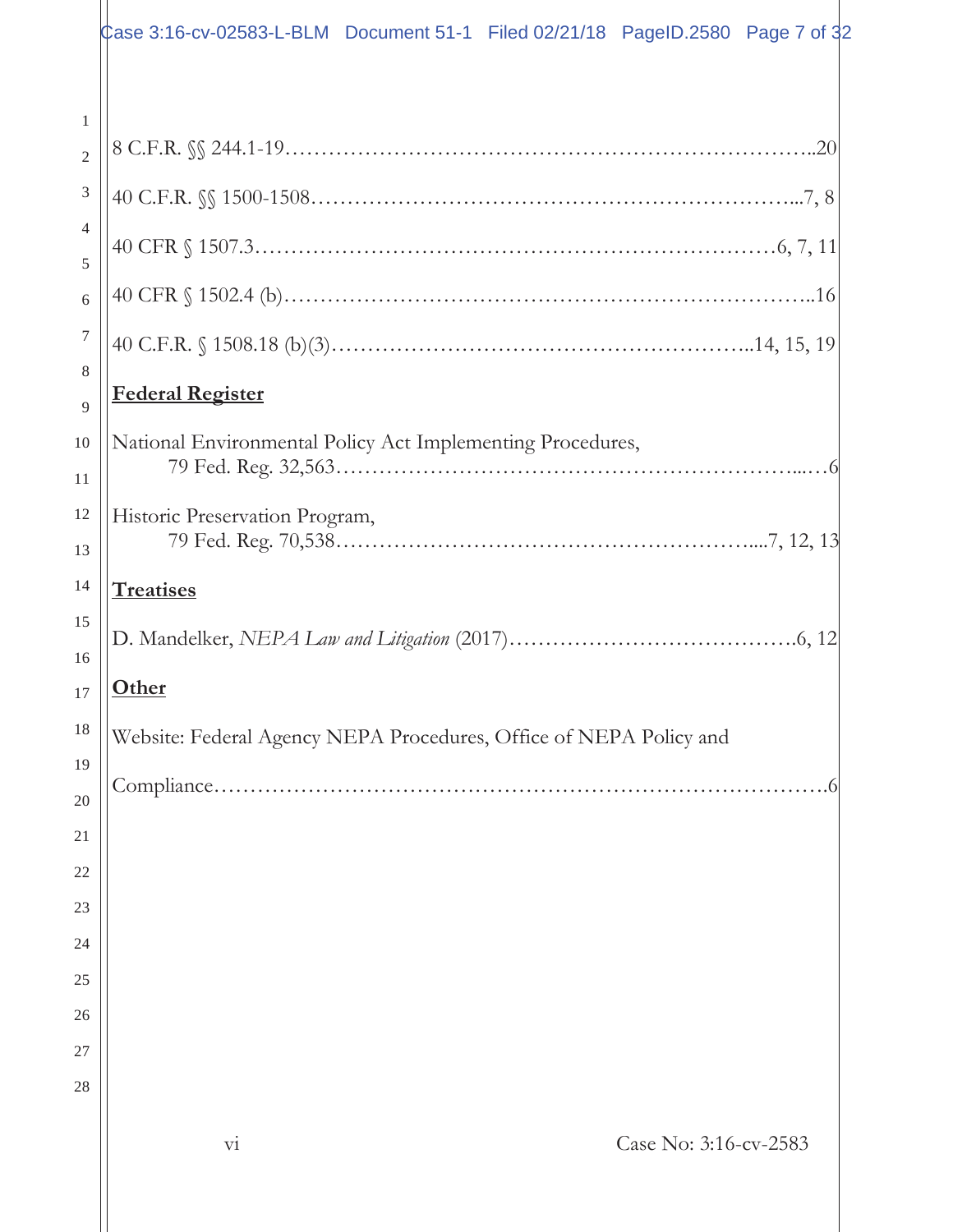#### **I. Introduction**

This case concerns neither the substance nor the wisdom of the nation's immigration policies, but whether the Defendants, Department of Homeland Security and Secretary of DHS Kristjen Nielsen (hereinafter referred to together as "DHS" or "Defendant"), can avoid their procedural obligations under the National Environmental Policy Act, 42 U.S.C. § 4331 *et. seq*. ("NEPA"). NEPA compliance is obligatory for all federal agencies. DHS maintains in its Memorandum in Support of Partial Motion to Dismiss Counts One and Two of the Amended Complaint at 1, ECF No. 47-1 ("Def. Memo") that, in the Amended Complaint, Plaintiffs seek an "overhaul" of the nation's immigration policies, which must be provided by legislative channels. DHS is mistaken. This lawsuit seeks only to compel DHS to comply with the informed decision procedures NEPA guarantees to the public.

Plaintiffs are individual environmentalists, environmental groups, southwest natural resource conservation groups, and members of the southwest cattle-ranching community. They bring this NEPA challenge in an effort to remedy DHS's ongoing institutional failure to recognize that its actions regulating the entry and settlement of foreign nationals result in multiple environmental impacts. The heart of DHS's failure is simple. Defendant has failed to recognize the obvious fact that migration, because it causes population growth and the relocation of masses of people into and within the country, impacts the environment. When DHS adopts and implements large-scale actions such as programs granting classes of foreign nationals the right to enter and settle in the United States, pursuant to either its statutory authority or executive directive, it is engaging in actions subject to NEPA.

Plaintiffs' Amended Complaint extensively documents the important and quantifiable environmental impacts of immigration-induced population growth in an expert report prepared by Dr. Philip Cafaro, entitled "The Environmental Impact of Immigration into the United States." ("Am Compl. Ex. 5") ECF No. 44-6. Dr. Cafaro

1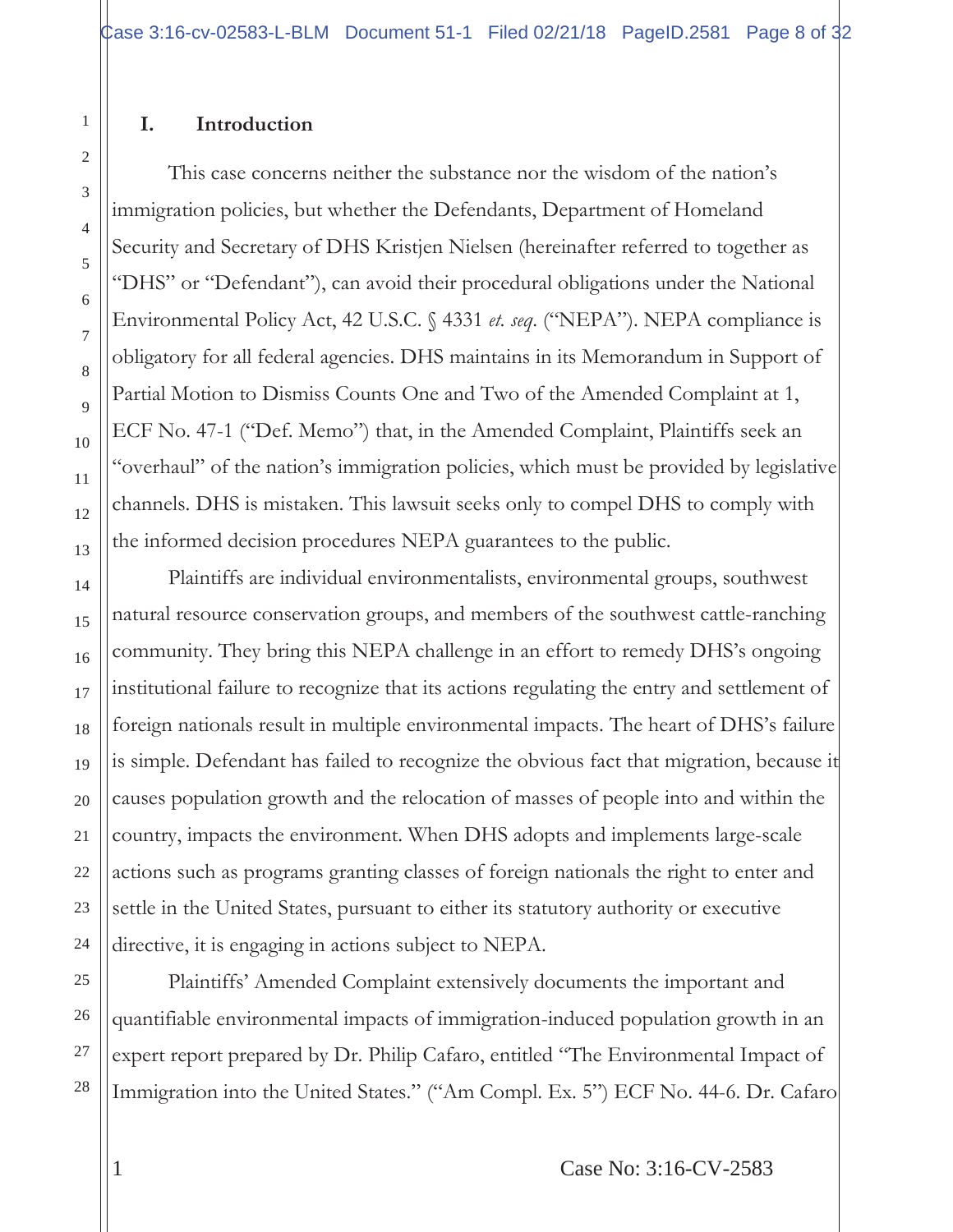documents many population growth effects from immigration, such as urban sprawl, loss of farmland, loss of habitat and biodiversity, increased greenhouse gas emissions, and increased water demand and withdrawal from natural systems. Plaintiffs' affidavits also document the extensive impacts of both immigration-related population growth and border crossing on their own communities and lands. Am. Compl. Exs. 6-18, ECF 44-7 to 44-19. NEPA requires that these impacts, as well as others, be reviewed and evaluated by DHS before it undertakes discretionary actions relating to the entry into and settlement of foreign nationals in the United States. But DHS has completely avoided any effort to comply with NEPA.

At first blush, what may make this case seem complicated (and what makes the Amended Complaint so "voluminous") is that the United States' immigration system *itself* is a *very* intricate regulatory scheme. DHS's reluctance to apply NEPA to its actions relating to the entry into and settlement of foreign nationals in the United States is perhaps understandable. But, as the D.C. Circuit said in one of the earliest cases involving agency obstruction over compliance with NEPA: the statute's language does not provide an "escape hatch for footdragging agencies; it does not make NEPA's procedural requirements somehow 'discretionary.' Congress did not intend the Act to be a paper tiger." *Calvert Cliffs' Coordinating Comm., Inc. v. U.S. Atomic Energy Comm'n*, 449 F. 2d 1109, 1114 (D.C. Cir. 1971).

Count I challenges DHS's final, published instruction manual establishing DHS's NEPA procedures (the "Instruction Manual"), attached to the Amended Complaint as Ex. 2. Am. Compl. Ex. 2, ECF 44-3. DHS acted arbitrarily and capriciously by failing to incorporate any framework of NEPA review for immigration-related actions into the Instruction Manual, despite their environmental impacts.

By contrast, Count II addresses the downstream legal consequences of DHS's original error in adopting binding NEPA procedures that arbitrarily and capriciously

1

2

3

4

5

6

7

8

9

10

11

12

13

14

15

16

17

18

19

20

21

22

23

24

25

26

27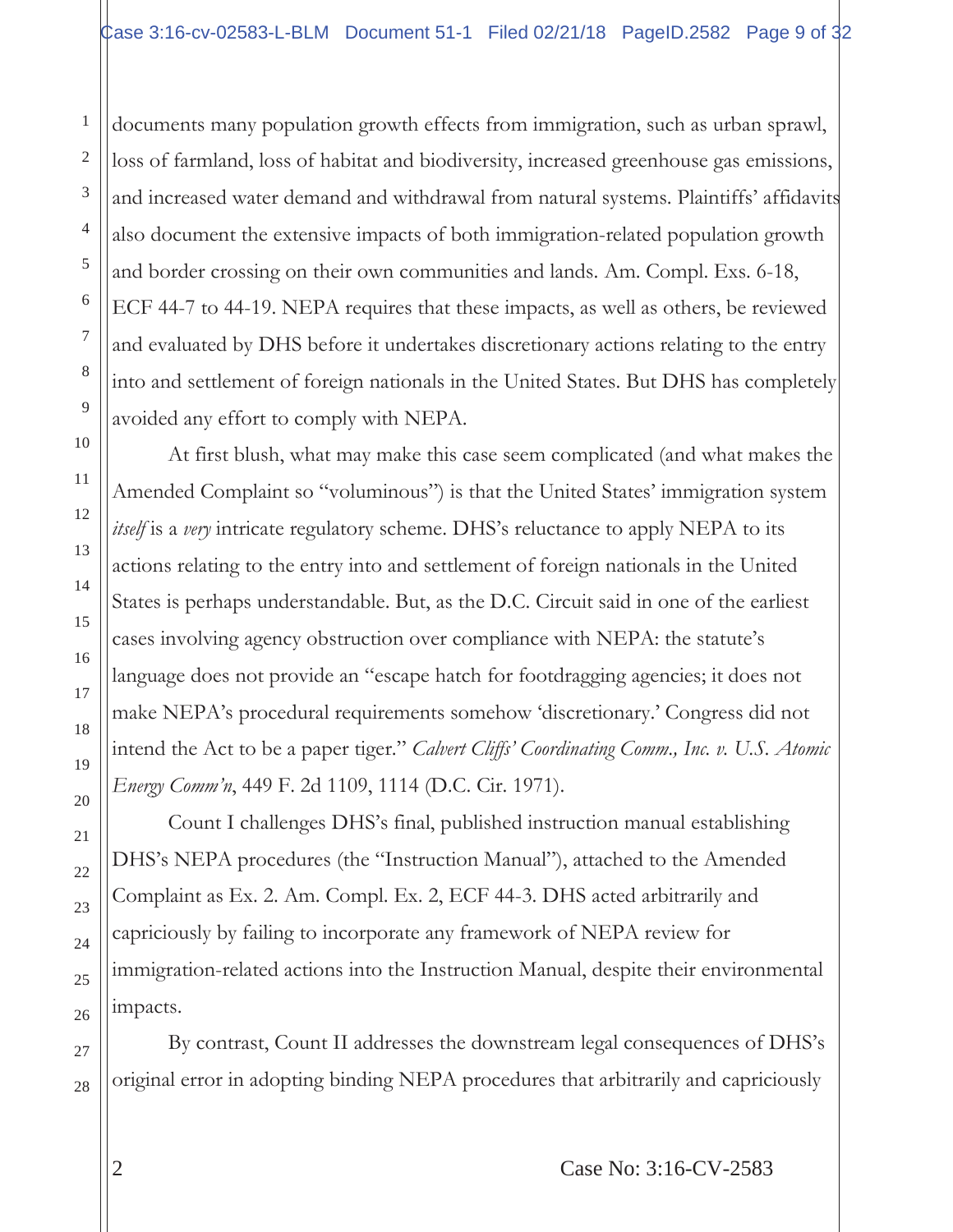ignore the environmental impacts of its immigration-related actions. Count II encompasses a host of environmentally significant final actions adopted without NEPA review. In only a handful does the agency even bother to reference NEPA with a citation to a categorical exclusion. Since NEPA became law in 1970, the entrance and settlement of tens of millions of foreign nationals in the country have been facilitated by the federal government. Their environmental effects *en masse* obviously have been significant. Yet DHS has never considered these effects, in violation of NEPA.

Today, there are eight discrete methods by which DHS sets conditions allowing foreign nationals to enter and stay in the country, or to stay after entry – seven authorized by statute, and one by executive directive. Under NEPA, the concerted actions DHS takes to implement each of these methods qualify as programs. All eight programs are currently ongoing without NEPA compliance. Because of the extraordinary complexity of the nation's immigration programs (a complexity that is no fault of Plaintiffs), Plaintiffs' Count II must be read to include the Amended Complaint's Ex. 3, an expert report commissioned by Plaintiffs by immigration expert Jessica Vaughan. Am. Compl. Ex. 3, ECF No. 44-4. Ms. Vaughan identified as many of these concerted final actions as possible and found a total of 88 individual actions. Am. Compl. Ex. 3 at 109-26, ECF No. 44-4. The report is an essential part of Count II and explains the structure of each of these programs, what qualifies them as programs under NEPA, and (to the extent possible) the specific occasions when each one was adopted or substantively updated through discrete and final agency action. Most of these instances were final regulations codified in the CFR, but five of them were final and binding policy memoranda. At the time Plaintiffs filed their Amended Complaint, none of these actions had been finally revoked, though the ultimate fate of some was unclear. Though these 88 actions encapsulate a host of different types of

1

2

3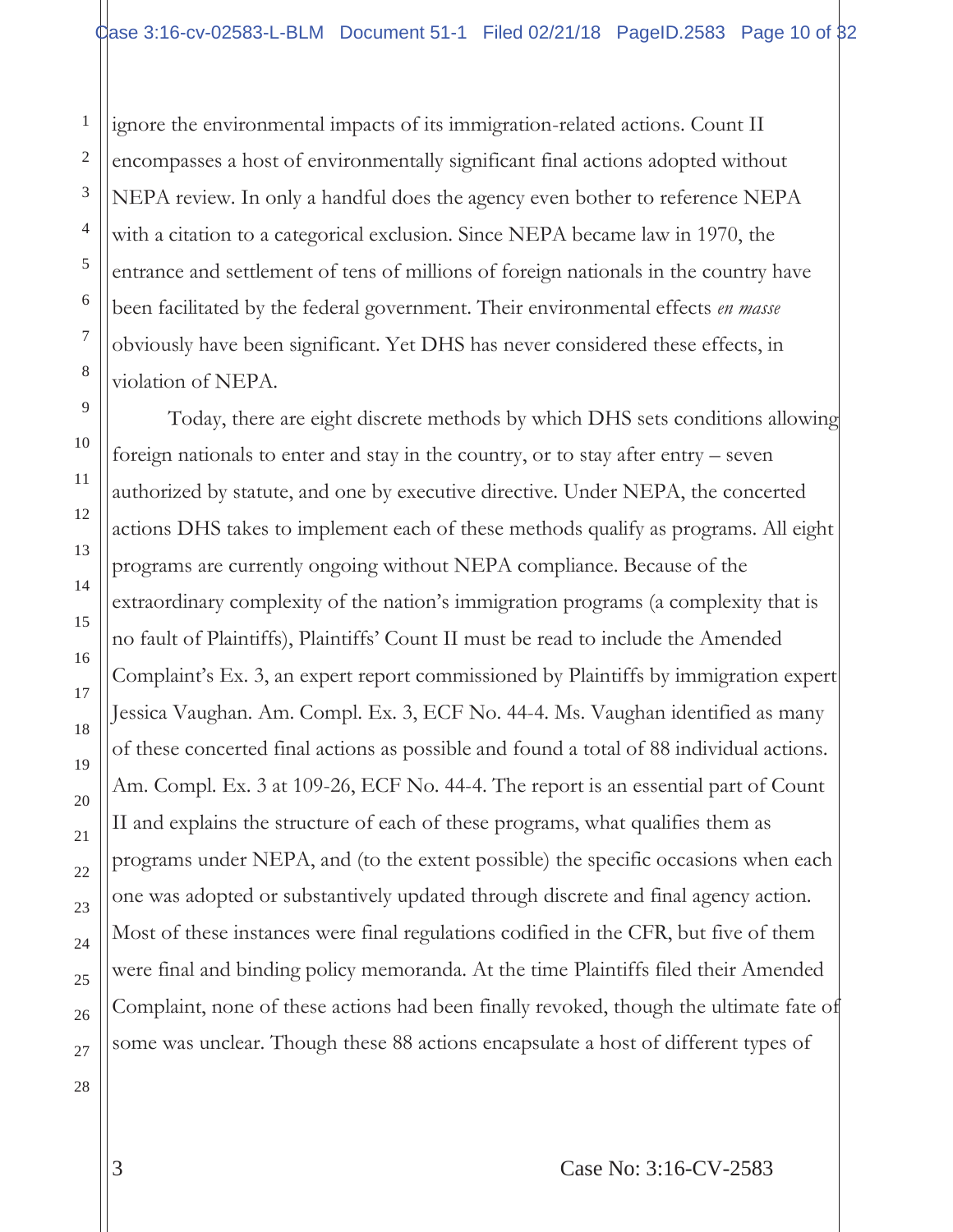revisions to DHS's programs relating to the entry and settlement of foreign nationals, *all* were undertaken without NEPA review.

# **II. Standard of Review**

A Rule 12 (b)(6) motion "tests the legal sufficiency of a claim. A claim may be dismissed only if it appears beyond doubt that the plaintiff can prove no set of facts in support of his claim which would entitle him to relief." *Navarro v. Block*, 250 F.3d 729, 732 (9th Cir. 2001) (internal citation and quotation marks omitted). The appropriate procedural vehicle by which to move to dismiss a violation of NEPA and the APA is Rule 12(b)(6) rather than Rule 12(b)(1). Both NEPA and the Administrative Procedures Act ("APA") "raise a federal question covered by 28 U.S.C. § 1331." *Nat. Res. Def. Council, Inc. ("NRDC"). v. U.S. Dep't. of State*, 658 F. Supp. 2d 105, 108 (D.D.C. 2009). If "the crux of defendants' various arguments is not whether the [agency] has presented federal claims, but whether those claims are enforceable against the [agency]," then "the court must assume jurisdiction before deciding whether a cause of action exists." *Id*. at 108-09.

The APA provides the only avenue for judicial review of agency action, and there is a "strong presumption" that Congress intends such judicial review. *Helgeson v. Bureau of Indian Affairs*, 153 F.3d 1000, 1003 (9th Cir.1998) (citations omitted). Challenges under NEPA are therefore brought under the APA.

Congress enacted NEPA to "'promote environmentally sensitive decisionmaking'" *Protect Our Cmtys. Found. v Chu*, No. 12-cv-3062 L, 2014 U.S. Dist. LEXIS 42410 at \*13 (Mar. 27, 2014) (quoting *Anderson v. Evans*, 314 F. 3d 1006, 1016 (9th Cir. 2002)). NEPA intends to guarantee that the "'larger audience'" that will play a role in both the decision-making process itself and the implementation of the resulting decisions will have access to all the relevant information. *Protect Our Cmtys. Found. v Chu* at\*13 (quoting *Robertson v. Methow Valley Citizens Council*, 490 U.S. 332, 349 (1989)). This larger audience includes not just the public, but "'the President, who is

1

4 Case No: 3:16-CV-2583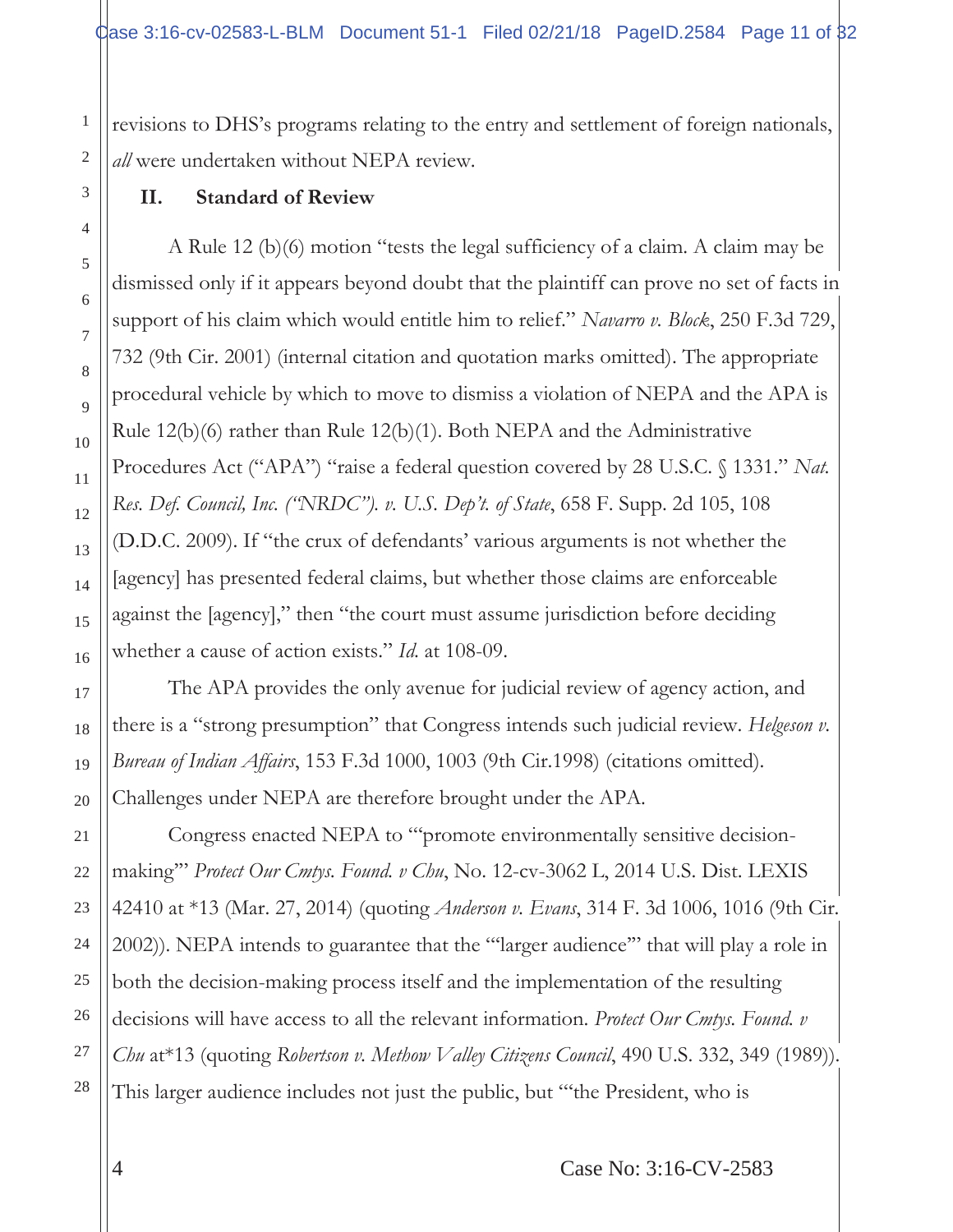responsible for the agency's policy, and Congress, which has authorized the agency's actions.'" *Protect Our Cmtys. Found. v Chu* at\*13 (citations omitted). The information provided by NEPA "is critical for decision-makers who must 'decide whether they will support or overrule the agency's action..."" *Id.* (citations omitted).

#### **III. Argument**

# **A. Count I**

#### **1) The Instruction Manual is a final agency action subject to APA review.**

Count I asserts that the Instruction Manual adopted by DHS to govern its compliance with NEPA is arbitrary and capricious under the APA because it fails to incorporate NEPA review into its actions relating to the entry into and settlement of foreign nationals in the United States. Defendant argues that 5 U.S.C. § 704, which limits review under the APA to final agency action, prevents judicial review of the Instruction Manual. Def. Memo at 8. ECF No. 47-1. Defendant asserts that the Instruction Manual fails the two-prong test set out in *Bennett v. Spear* for determining whether an agency action is final and thus subject to judicial review under the APA. 520 U.S. 154, 177-78 (1997). The first prong is that an agency action must "mark the consummation of the agency's decisionmaking process." The second prong requires that the action must be "one by which rights or obligations have been determined, or from which legal consequences will flow." *Id*. Contrary to Defendant's implication, such consequences need not be to a "third party" but may be to the agency itself. Def. Memo at 8, ECF No. 47-1. *See, e.g*., *Gen. Elec. Co. v. Evntl. Prot. Agency*, 290 F.3d 377, 382 (D.C. Cir. 2002) (explaining that the question of APA review turns on whether "the agency action binds private parties or *the agency itself* with the force of law") (citations omitted) (emphasis added). Defendant asserts that the Instruction Manual is a "policy manual" and guide "for agency operations," and as such, neither marks the consummation of the agency's decision making process nor constitutes an action by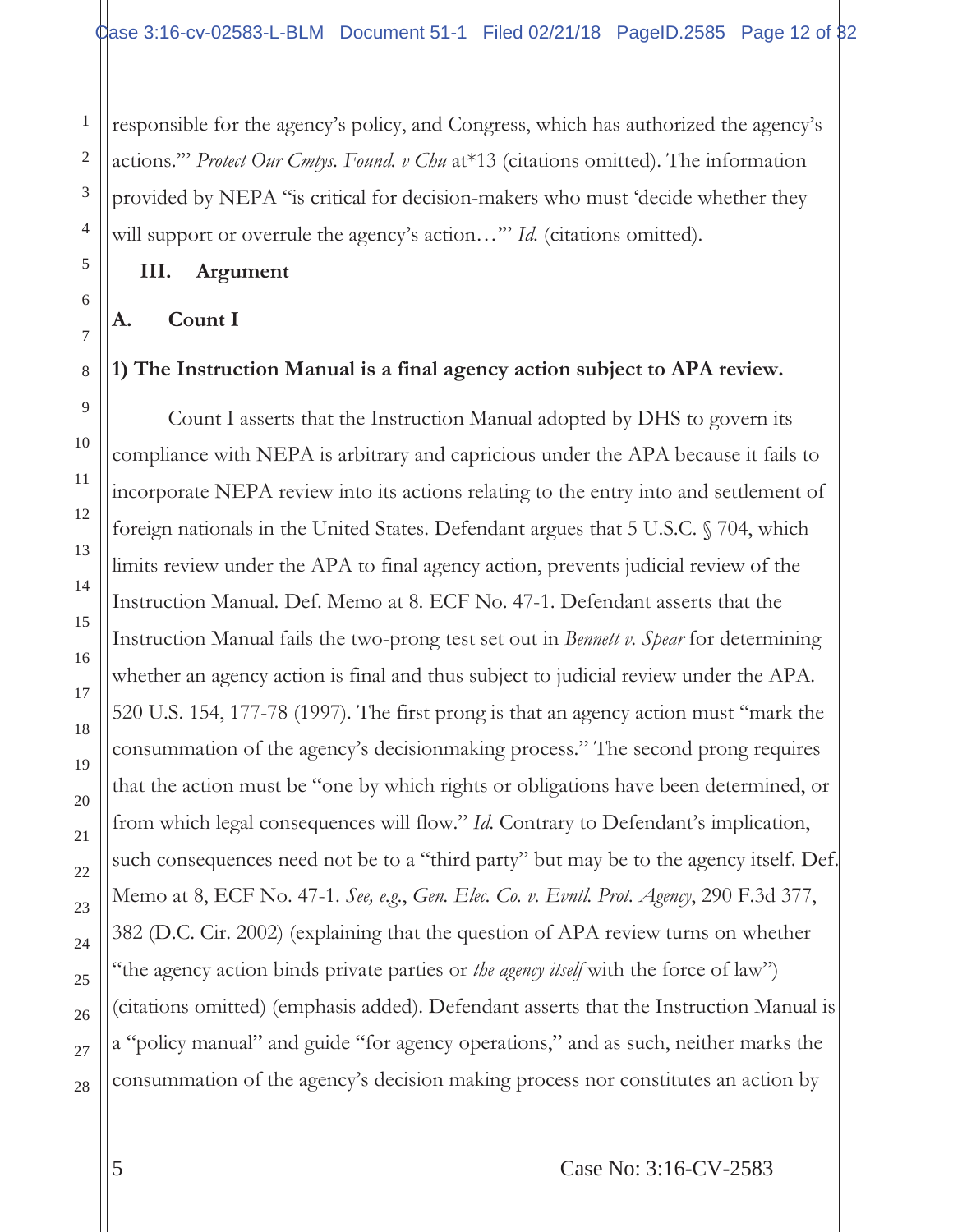which legal consequences flow. Def. Memo at 17, ECF No. 47-1. Defendant's assertions are erroneous because the Instruction Manual is both final and of legal import, as an examination of both its promulgation history and its content reveals. **a) The Instruction Manual's promulgation history establishes that it is final and binding on DHS.**

The Instruction Manual was not promulgated by DHS's choice—its history shows that it was a response to congressional and executive mandate. Both NEPA itself, 42 U.S.C. § 4332(B), and the Council on Environmental Quality ("CEQ"), the division of the Executive Office of the President established by the statute to ensure that federal agencies meet their requirements under NEPA, require each federal agency to adopt internal NEPA procedures. 40 C.F.R. § 1507.3. *See Public Citizen v. U.S. Dep't of Transp.*, 316 F.3d 1002, 1028 (9th Cir. 2003) ("Agencies are *required* to develop guidelines as to which of their actions do or do not require the preparation of an EA or an EIS") (emphasis added).  $<sup>1</sup>$ </sup>

DHS met its statutory obligation to adopt internal NEPA procedures through its promulgation of the Instruction Manual in 2014, following public notice and comment and review by CEQ. On Thursday, June 5, 2014, DHS provided a notice in the Federal Register that it was submitting its draft NEPA procedures for the purpose of soliciting comments from the public. National Environmental Policy Act Implementing Procedures, 79 Fed. Reg. 32,563, 32,563 (June 5, 2014). After a notice and comment period, DHS adopted its final policy and procedures for implementing

 $\overline{a}$ 

<sup>&</sup>lt;sup>1</sup> NEPA procedures do vary among the federal agencies. See, D. Mandelker, NEPA Law and Litigation, § 2.11 at 34-39 (2017). Some agencies publish in the Code of Federal Regulations, while others publish departmental manuals. For a list of agency NEPA procedures, *see* Federal Agency NEPA Procedures, Office of NEPA Policy and Compliance, https://energy.gov/nepa/downloads/federal-agency-nepaprocedures (last visited Feb. 21, 2018)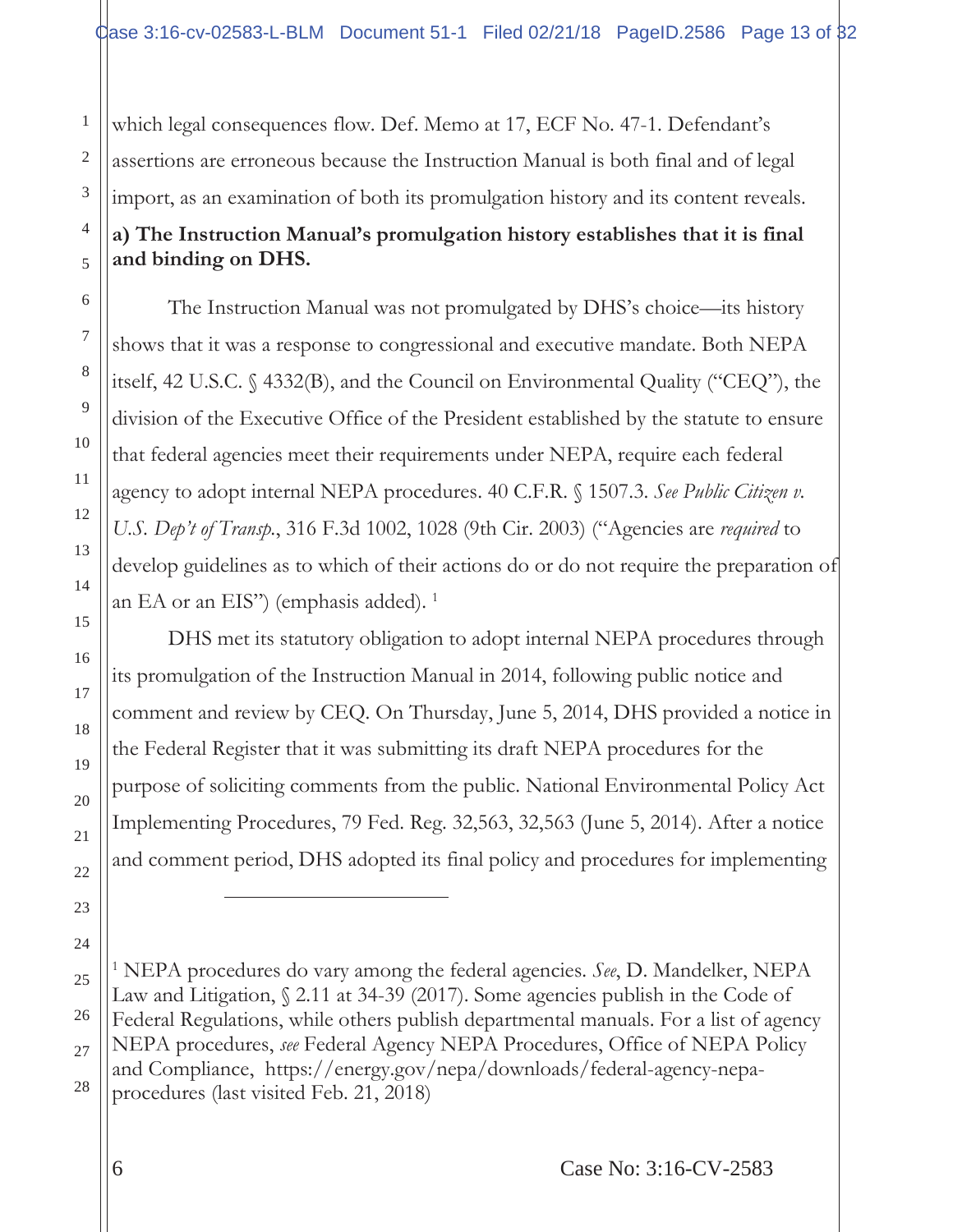1 2 3 4 5 6 7 8 9 10 11 12 13 14 15 16 17 18 19 20 21 22 23 24 25 26 27 the National Environmental Policy Act of 1969, and duly issued its "Notice of Final National Environmental Policy Act Implementing Procedures" on November 26, 2014 (the "Notice"). Environmental Planning and Historic Preservation Program, 79 Fed. Reg. 70,538, 70,538 (Nov. 26, 2014). In its summary, DHS stated: The purpose of this notice is to inform the public that the Department of Homeland Security (DHS or the Department) is issuing the final update to its policy and procedures for implementing the National Environmental Policy Act of 1969 (NEPA) (42 U.S.C. 4321 *et seq.*), as amended, and the Council on Environmental Quality (CEQ) regulations for implementing the procedural provisions of NEPA (40 CFR parts 1500-1508). The Department's NEPA procedures are contained in Directive 023-01, Rev. 01 and Instruction Manual 023-01-001-01, Rev. 01, Implementation of the National Environmental Policy Act . . . . In the Notice, DHS explained that the revised Instruction Manual is final and intended to bind the agency: "the revised Instruction establishes the procedures for ensuring [DHS's compliance with NEPA] is implemented in an effective and efficient manner." *Id*. DHS emphasized that the revised procedures including the Instruction Manual were the consummation of a long process: DHS invested over three years in developing the proposed revision to its NEPA procedures. The draft revised Directive and Instruction were provided to CEQ in the fall of 2013 for review and discussion prior to the June 5, 2014 publication for public comment. DHS provided its proposed final revised Directive and Instruction to CEQ in early September 2014; CEQ responded with a letter dated November 10, 2014 prior to this publication of the final Directive and Instruction as required under 40 CFR 1507.3(a), indicating that the Department's revised procedures conform to NEPA and the CEQ regulations. *Id* at 70,539. The Notice definitively establishes that the Instruction Manual, along with the Directive, marked the "consummation of the agency's decisionmaking process," and thus meets the first prong of *Bennett*. *Id*. at 70,538.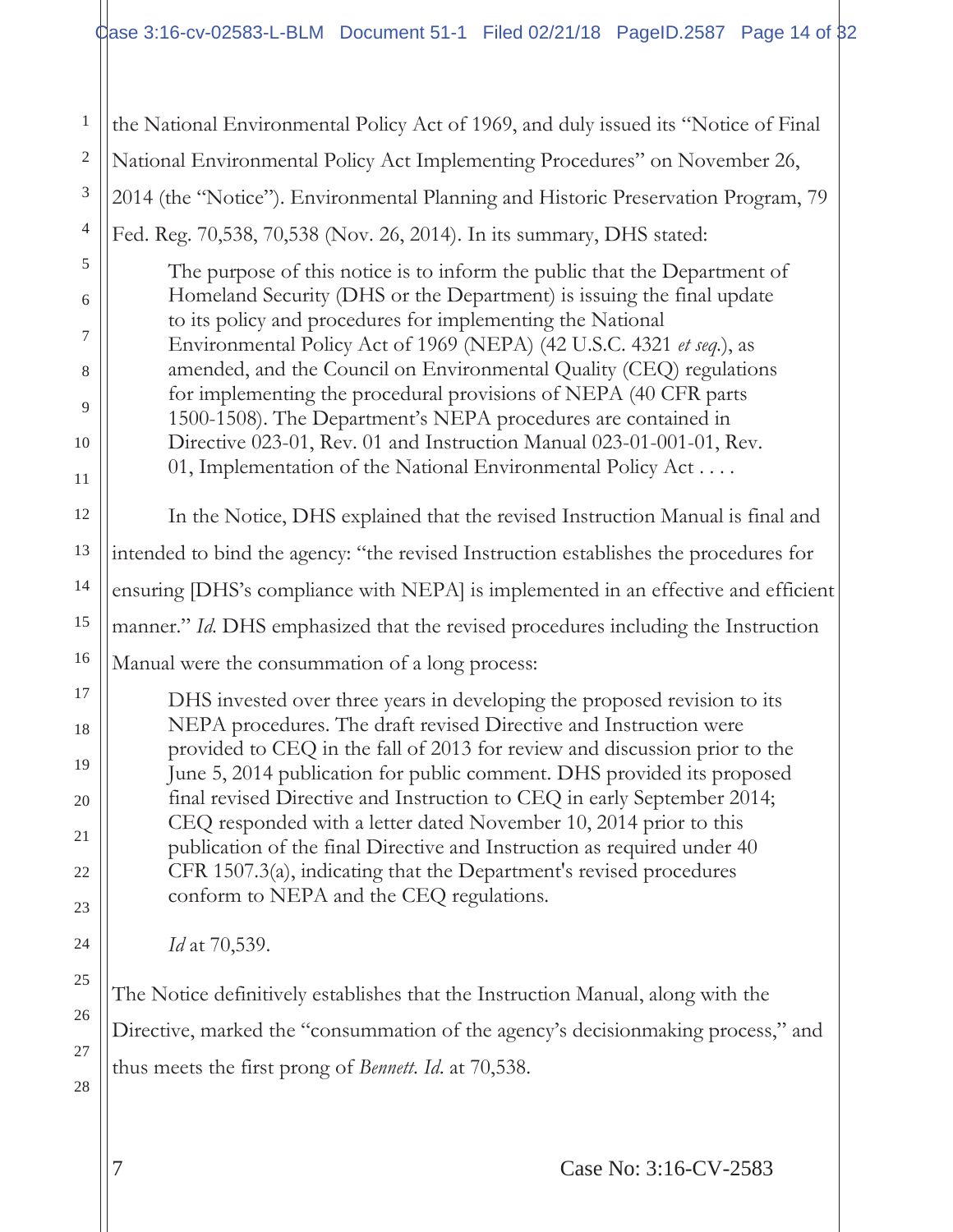#### **b) The Instruction Manual's content demonstrates its legal consequences.**

The Instruction Manual meets the second prong of *Bennett* because, by its own language, legal consequences have flowed and continue to flow from its adoption. The Instruction Manual "establishe[s] the policy and procedures DHS follows to comply with [NEPA] and the [CEQ] Regulations for Implementing the Procedural Provisions of NEPA (40 C.F.R. Parts 1500-1508). This Instruction Manual serves as the DHS implementing procedures for NEPA." Am. Compl. Ex. 2 at 19, ECF No. 44-3.

The adoption of the Instruction Manual has a profound, ongoing effect on DHS's NEPA compliance. The Instruction Manual itself itemizes those DHS activities that "normally" require preparation of an Environmental Assessment or Programmatic Assessment, including: construction projects in environmentally sensitive areas, projects that impact wetlands and federal waters, regulations for activities that impact environmentally sensitive areas, security measures that involve reduced public access, and new law enforcement activities with undetermined environmental impacts*. Id.* at 45. The Instruction Manual specifies when Supplemental Environmental Assessments are to be prepared, and when an Environmental Impact Statement or Programmatic Environmental Impact Statement is to be prepared. *Id.* at 45, 50-51. Significantly, the Instruction Manual lists those DHS actions that are categorically excluded from NEPA review*. Id.* at 65-93. The document itself states: "The requirements of this Instruction Manual apply to the execution of all NEPA activities across DHS." *Id.* at 19. The Instruction Manual says nothing about immigration-related actions.

The Instruction Manual constitutes DHS's "definitive statement of the agency's position" on implementing NEPA. *Or. Nat. Desert Ass'n v. U.S. Forest*. *Serv.*, 465 F.3d 977, 982 (9th Cir. 2006). As noted in the last paragraph, "[t]he requirements of this Instruction Manual apply to the execution of all NEPA activities across DHS." Am.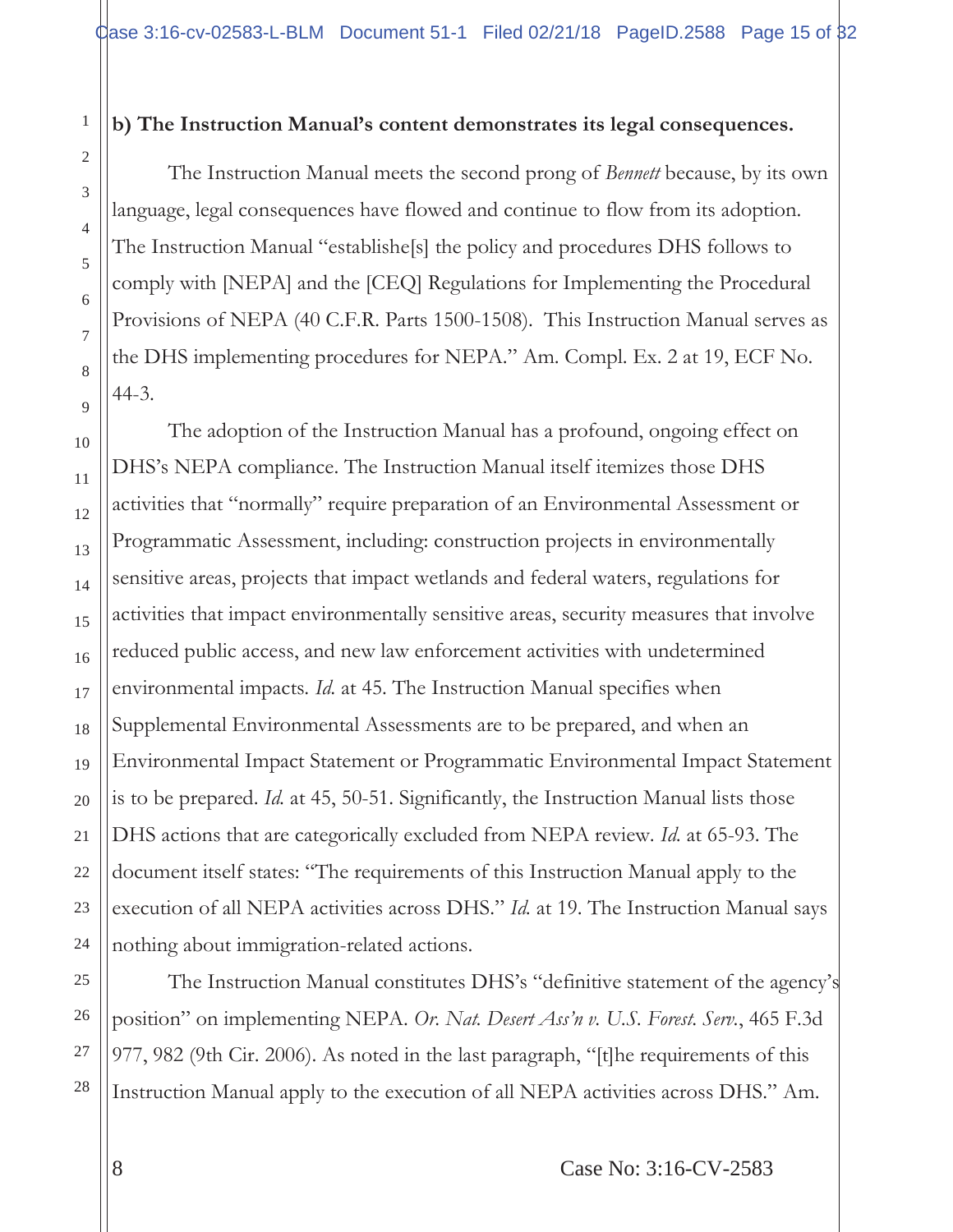Compl. Ex. 2 at 19, ECF No. 44-3. Thus, "immediate compliance [with the Instruction Manual] is expected." *Or. Nat. Desert Ass'n*, 465 F.3d at 982 (quoting *Industrial Customers of Nw. Utils v. Bonnevile Power Admin.*, 408 F.3d 638, 646 (9th Cir. 2004). "[A] document styled as a 'guidance document' may amount to a final agency action when it 'reflect[s] a settled agency position which has legal consequences.'" *Columbia Riverkeeper v. U.S. Coast Guard*, 761 F.3d 1084, 1095 (9th Cir. 2014) (quoting *Appalachian Power Co. v. Envtl Prot. Agency*, 208 F.3d 1015, 1023 (D.C. Cir. 2000). Since its promulgation, "legal consequences" have flowed and continue to flow from the Instruction Manual because it determines which DHS activities receive NEPA analysis, the scope of NEPA analysis to be accorded each action, and which DHS activities are automatically excluded from NEPA analysis.

Contrary to Defendants' assertion, the designation, title, or label placed on an agency document is not dispositive of whether it is subject to judicial review. The Ninth Circuit has made clear that "[i]t is the effect of the action and not its label that must be considered." *Or. Nat. Desert Ass'n*, 465 F.3d at 985 (quoting *Abramowitz v. Envtl. Prot. Agency*, 832 F.2d 1071, 1075 (9th Cir. 1987)). "Under the APA, for instance, even if the agency does not label its decision or action as final, it may be reviewable if it 'has the status of law or comparable legal force' or if 'immediate compliance with its terms is expected.'" *Columbia Riverkeeper*, 761 F.3d at 1095 (citations omitted). A final agency action subject to the requirements of the APA exists when the action has "'direct and appreciable legal consequences.'" *Id.* (quoting *Bennett*, 520 U.S. at 177-78).

#### **c) DHS relies on analogies to agency manuals that are factually inapposite.**

Two of the three cases DHS relies upon for its assertion that "[p]olicy memoranda and guides for agency operations do not constitute reviewable final agency action[]" are not relevant to analysis of the Instruction Manual because they do not involve the APA. Defendant seems only to be citing them to establish the false

1

2

3

4

5

6

7

8

9

10

11

12

13

14

15

16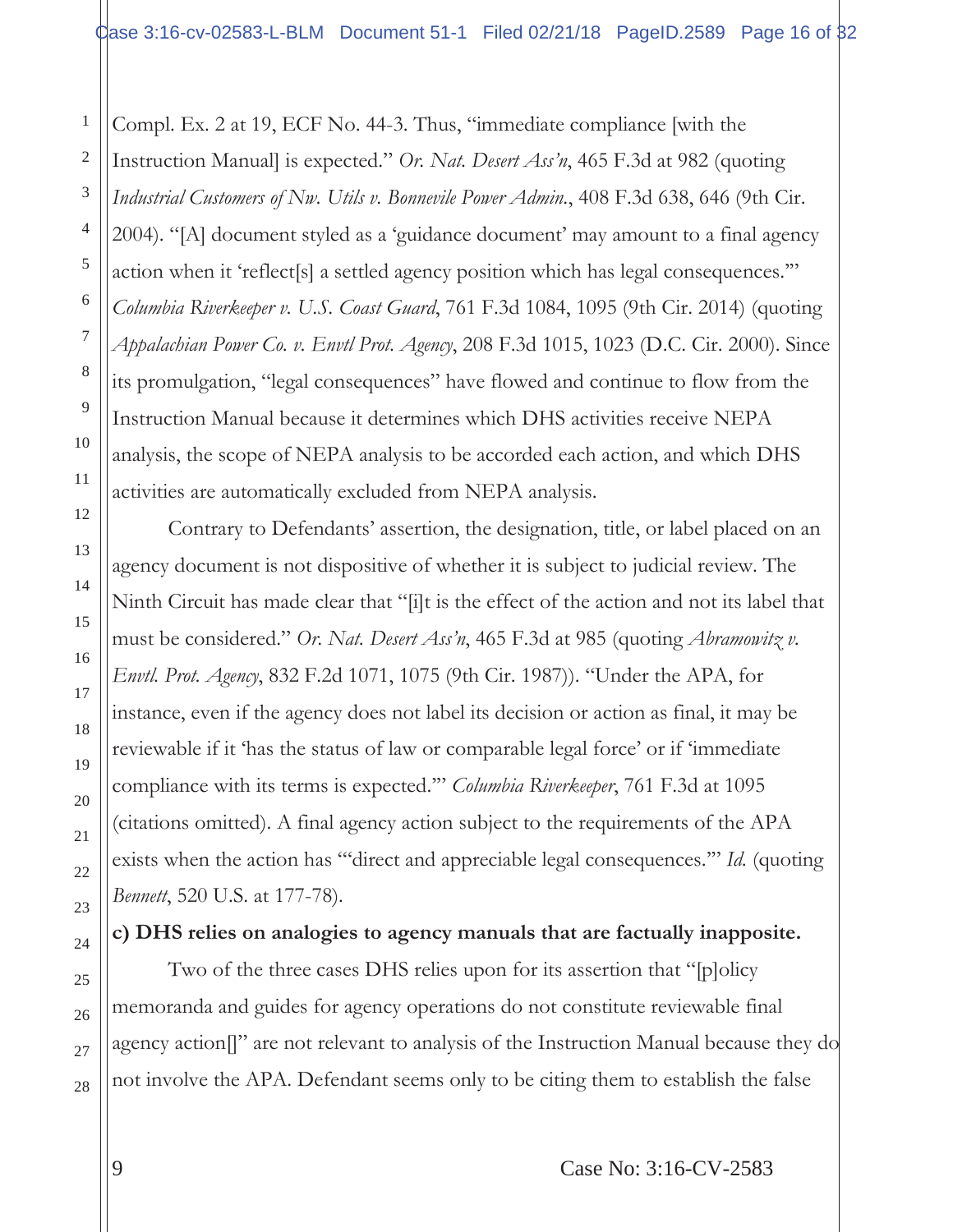proposition that any agency document labeled a "manual" does not bind an agency. *See* Def. Memo at 9, ECF No. 47-1 (citing *Schweiker v. Hansen*, 450 U.S. (1981) and *Kugel v. United States*, 947 F.2d 1504 (D.C. Cir. 1991)). The one opinion that does involve the APA, *Cement Kiln Recycling Coal. v. Envtl. Prot. Agency*, 493 F.3d 207, 226 (D.C. Cir. 2007), concerned a challenge to an EPA regulation and accompanying guidance document addressing the burning of hazardous waste as fuel. The guidance document was attacked "because it was not promulgated pursuant to the notice-andcomment procedures of the APA." *Id*. at 226. Such is obviously not the case with the Instruction Manual. Further, in contrast to DHS's Instruction Manual, which declares that "[t]he requirements of this Instruction Manual apply to the execution of all NEPA activities across DHS[]" Am. Compl. Ex. 2 at 19, ECF No. 44-3, the guidance document in *Cement Kiln* specifically declared that "this guidance does not impose legally binding requirements on EPA…" 493 F.3d at 227. The plain language of the Instruction Manual shows that it is intended to have the "force of law." *Cement Kiln's* contested document is thus clearly distinguishable from the instant Instruction Manual, which is binding and does command compliance by DHS and is, accordingly, subject to judicial review under the APA.

#### **2) The Instruction Manual qualifies as a Rule under the APA.**

Secondly, Defendant erroneously claims that the Instruction Manual, which clearly is the "whole or part of an agency statement of general or particular applicability and future effect designed to implement, interpret, or prescribe law or policy," does not qualify as a rule under 5 U.S.C. 551(4) because it is merely a document establishing "internal guidelines." Def. Memo at 9, ECF No. 47-1. When an agency argues that an action does not qualify as a rule under the APA because it is labelled a guidance document, though courts might consider "the Agency's own characterization of its action" and "whether the action was published in the Federal Register or the Code of Federal Regulations," the "ultimate focus of the [court's]

1

2

3

4

5

6

7

8

9

10

11

12

13

14

15

16

17

18

19

20

21

22

23

24

25

26

27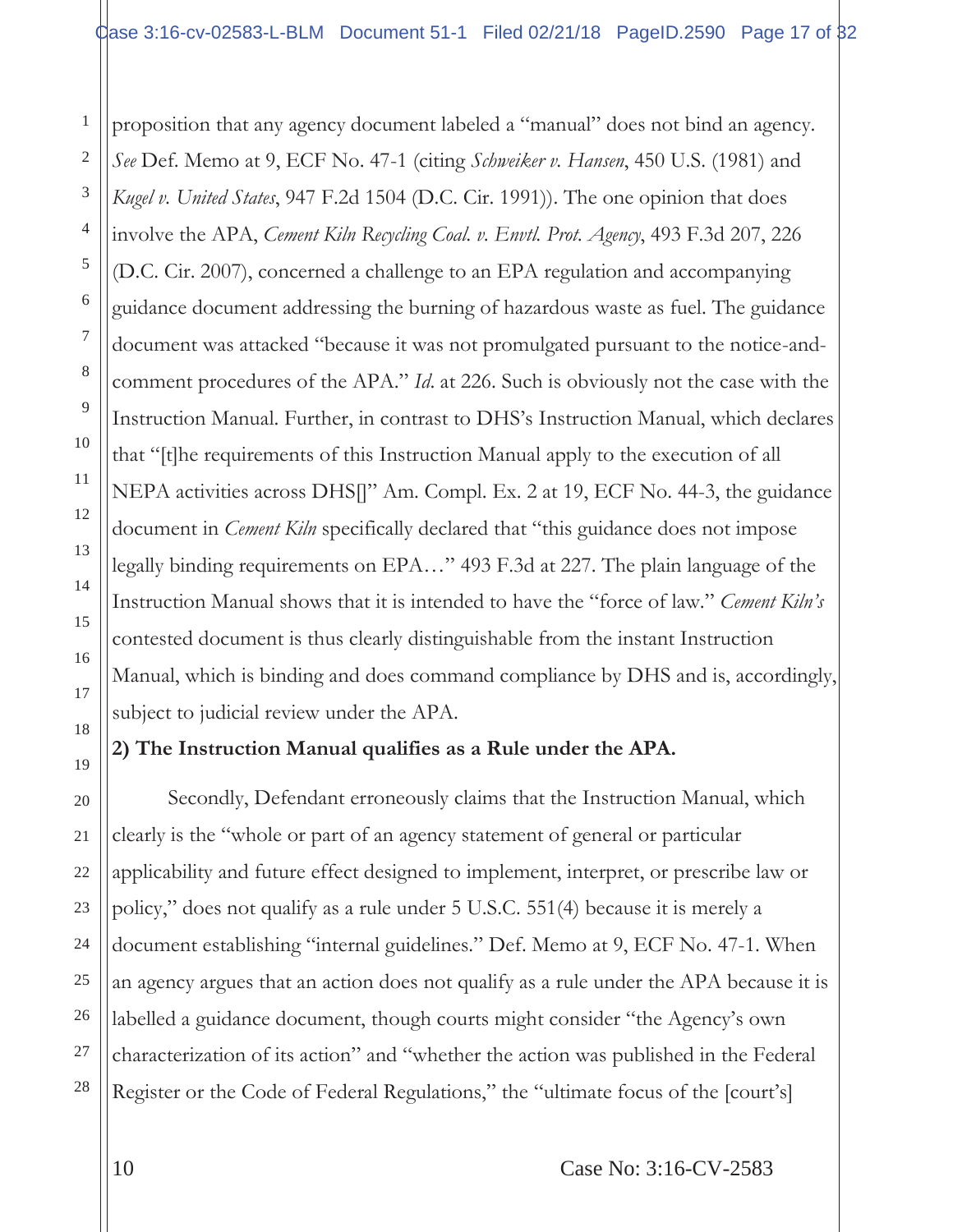inquiry" is "whether the action has binding effects on third parties or on the agency." *Gen. Elec. Co.*, 290 F. 3d at 382 (internal quotations and citations omitted). It is the third factor that demonstrates "whether the agency action partakes of the fundamental characteristic of a regulation, i.e., that it has the force of law.' *Id*. (quoting *Molycorp, Inc. v. Envlt. Prot. Agency*, 197 F.3d 543, 545 (D.C. Cir. 1999)). DHS's characterization of the Instruction Manual as merely guidance and not a rule is particularly unavailing here. The Instruction Manual *was* promulgated with notice and comment, and is binding not only on its face, but also because DHS received permission from another entity (CEQ) to implement it in its final form.

**a) The Instruction Manual was promulgated with Notice and Comment.** 

As discussed *supra,* the Instruction Manual was promulgated pursuant to both NEPA 42 U.S.C. § 4332(B) and CEQ 40 C.F.R. § 1507.3 in accordance with the APA notice and comment requirements set forth in 5 U.S.C. § 553(c). A procedure, protocol, regulation, or other rule promulgated pursuant to the notice and comment requirements set forth in the APA is indisputably subject to judicial review under the APA. The APA's applicability adheres upon a rule's announcement in the Federal Register, because even the announcement itself is subject to judicial review under the APA:

The "basis and purpose" statement required by Section 4(c) of the APA must be sufficiently detailed and informative to allow a searching judicial scrutiny of how and why the regulations were actually adopted. In particular, the statement must advert to administrative determinations of a factual sort to the extent required for a reviewing court to satisfy itself that none of the regulatory provisions were framed in an "arbitrary" or "capricious" manner.

*Amoco Oil Co. v. Envtl. Prot. Agency*, 501 F.2d 722, 739 (D.C. Cir. 1974) (citations omitted). Defendant ignores the promulgation history of the Instruction Manual, which clearly reveals that DHS followed the APA's basic notice and comment

1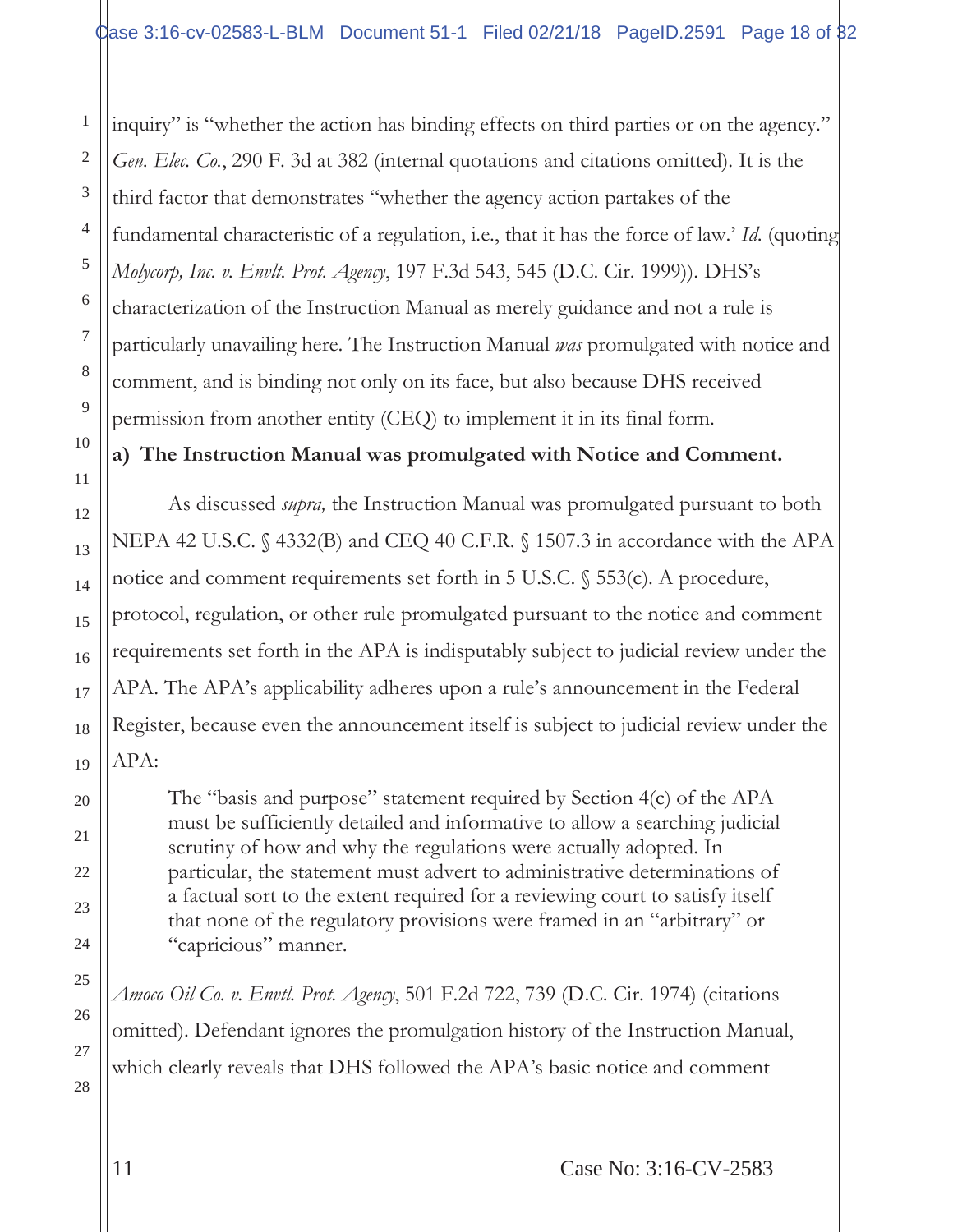parameters while drafting and publishing it. The Instruction Manual's promulgation history thus establishes that it is subject to the APA.

Defendant's claim that the Instructional Manual itself was not published in the Code of Federal Regulations is not dispositive of this issue. Def. Memo at 12-13, ECF No. 47-1. As discussed *supra,* the manner in which agencies publish their implementing NEPA procedures varies from agency to agency, some publishing in the Code of Federal Regulations and some "simply publish[ing] in the Federal Register, without codifying the provisions in the Code." D. Mandelker, *NEPA Law and Litigation* § 2:11 at 34 (2017). Agencies also commonly "supplement" codification or publishing in the Federal Register "with the issuance of an agency manual or handbook also containing the applicable NEPA requirements," as DHS has done. *Id*. DHS even pushed back in the Notice on the idea that the procedure it followed was somehow inadequate in making the adoption of the Instruction Manual a public action. "Federal Register and www.regulations.gov," DHS claimed in the Notice, "are widely recognized as appropriate sources for the public to learn about and comment on Federal government initiatives." Environmental Planning and Historic Preservation Program, 79 Fed. Reg. at 70,538.

# **b) The Instruction Manual has the "force of law."**

Whether an agency action has the "force of law," and is deemed binding on the agency, is an even more important factor in determining whether it qualifies as a rule. *See Gen. Elec. Co.*, 290 F.3d at 382. This factor decidedly favors Plaintiffs. As discussed *supra,* the Instruction Manual is binding on DHS on its face. The document itself states: "The requirements of this Instruction Manual apply to the execution of all NEPA activities across DHS." Am. Compl. Ex. 2 at 19, ECF No. 44-3. Not only does the document itself state that it is binding, but DHS has no choice whether or not to treat it as binding. DHS was required to submit it to CEQ for approval. That DHS did not choose to codify it in the Code of Federal Regulations is immaterial. Agencies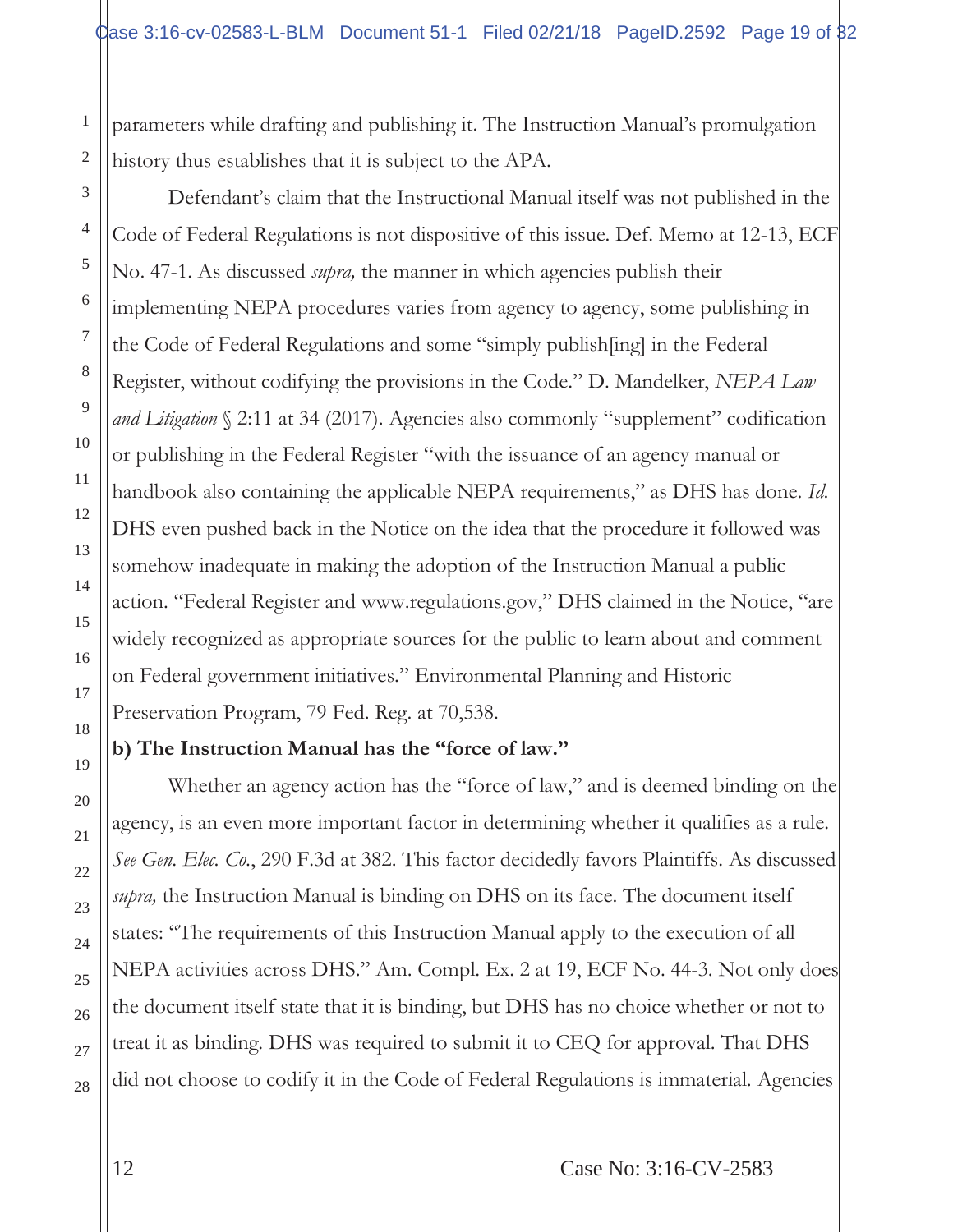that chose to codify their NEPA procedures as regulations are not more subject to NEPA than agencies that do not. NEPA applies to all federal agencies. DHS stated the Notice that CEQ agreed that "the Department's revised procedures [including the Instruction Manual] conform to NEPA and the CEQ regulations." Environmental Planning and Historic Preservation Program, Fed. Reg. at 70,539.

Having received permission from CEQ to use its published NEPA procedures, DHS cannot then deviate from them. Because DHS drafted its internal NEPA procedures pursuant to its statutory and regulatory obligation to follow CEQ's directives, the Instruction Manual is not akin to internal guidance documents adopted pursuant to no law or executive directive. It is, of course, possible that, unbeknownst to Plaintiffs, DHS does not in practice follow its own Instruction Manual. But, if that is the case, that itself is a violation of NEPA. DHS cannot use its flouting of its obligations under NEPA as a shield to prevent judicial review.

 Furthermore, there is no hint within the Instruction Manual that DHS does not intend that it have a binding effect on its regulatory practices. The Instruction Manual qualifies as interpretive rule subject to judicial review under the APA because it "'spells out a duty fairly encompassed within the regulation that the interpretation purports to construe.'" *Defs. of Wildlife v. Tuggle*, 607 F. Supp. 2d 1095, 1115 (D. Ariz. 2009) (quoting *Paralyzed Veterans of Am. v. D.C. Arena L.P.*, 117 F.3d 579, 588 (D.C. Cir. 1997)). The Instruction Manual "spells out" DHS's "duty" to comply with NEPA and the CEQ NEPA regulations. The *Tuggle* court noted that though an interpretive rule "lacks the formal force of law, as a practical matter it affects the regulatory practices of an agency… as to what a law or regulation means and how it will be enforced." *Tuggle*, 607 F. Supp. 2d at 1115. Therefore, "[w]hen it has a substantial impact on the rights of individuals, its promulgation may constitute final agency action for purposes of judicial review. *Id*. (citing *Am. Postal Workers Union v. U.S. Postal Srv.*, 707 F.2d 548, 560 (D.C. Cir. 1983); *National Home Builders v. Norton*, 415 F.3d 8,

1

2

3

4

5

6

7

8

9

10

11

12

13

14

15

16

17

18

19

20

21

22

23

24

25

26

27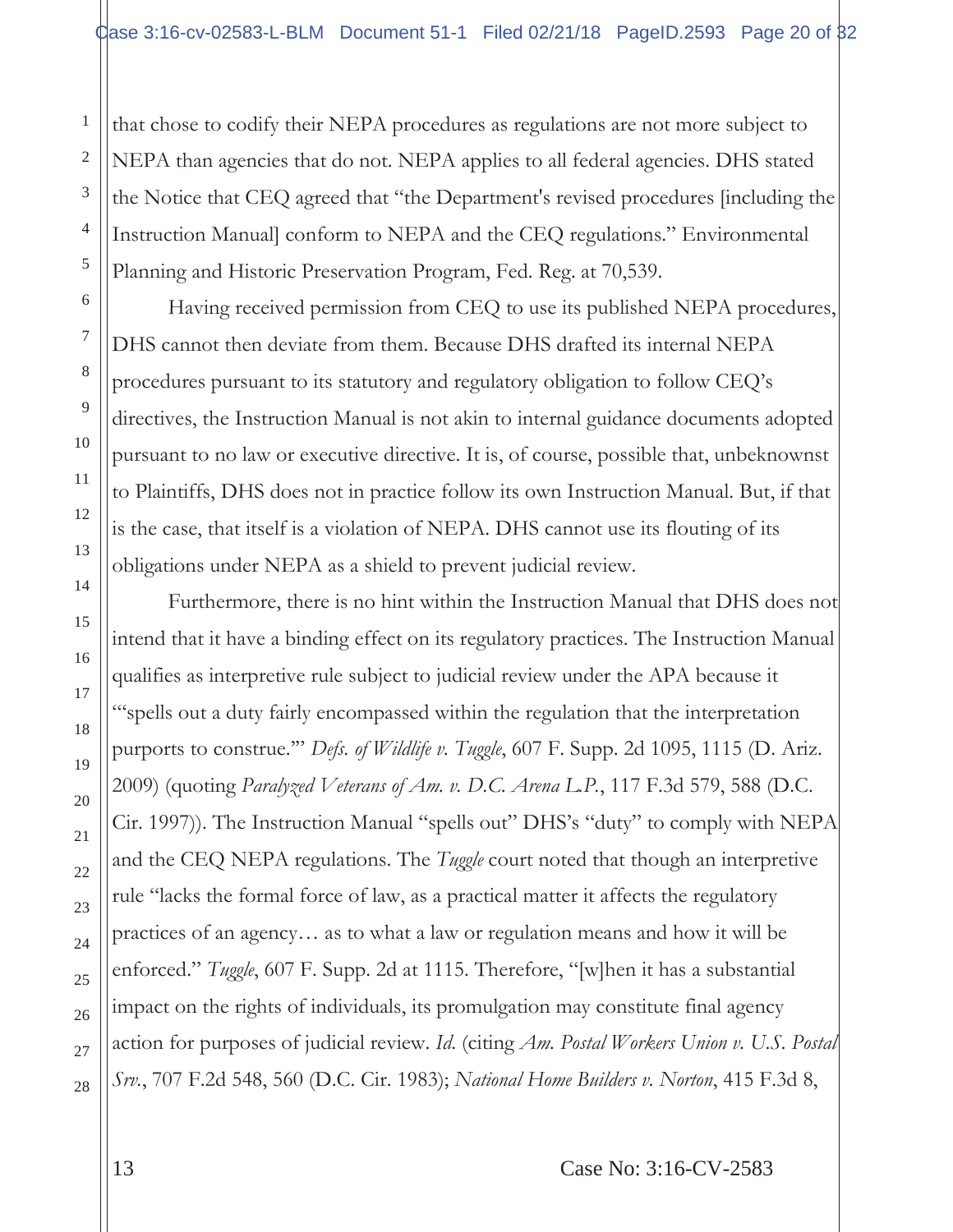15 (D.C. Cir. 2005). While the action in Tuggle concerned procedures for endangered wolf removals, the Instruction Manual governs how DHS implements NEPA. In *Tuggle*, the U.S. Fish and Wildlife Service was statutorily obliged to implement binding "wolf management procedures and protocols" to deal with wolf removal actions. *Id*. The documents created did so with specificity and finality. Such is the case at bar. DHS is statutorily obligated to draft and publish internal NEPA procedures. In response, DHS produced the Instruction Manual, a 91-page document setting forth detailed, binding instructions that govern DHS's daily compliance with NEPA.

# **B) Count II**

# **1) Plaintiffs have identified eight distinct programs subject to NEPA.**

In Count II, Plaintiffs assert that DHS failed to engage in any NEPA review in connection with eight programs it administers. Each of these eight programs, seven established by the Immigration and Nationality Act ("INA"), Pub. L. No. 82-414, 66 Stat. 163 (1952) and one via Executive Directive, governs a different, discrete category of DHS's general statutory authority to regulate the entry into and settlement of foreign nationals in the United States. That is, each program establishes its own discrete policy goal of setting criteria for entry into or settlement of classes of foreign nationals in the country, and each is further codified by a series of regulations found in specific sections of the Code of Federal Regulations. The regulations and policy memoranda that implement each program are compiled and exhaustively detailed in Ex. 3 of the Amended Complaint by immigration expert Jessica Vaughan. Am. Compl. Ex 3, ECF No 44-4.

Under NEPA these eight categories of DHS authority constitute "programs." A program is defined as "a group of concerted actions to implement a specific policy or plan; systematic and connected agency decisions allocating agency resources to implement a specific statutory program or executive directive." 40 C.F.R. § 1508.18(b)(3). The eight programs at issue in this case are: employment based

1

2

3

4

5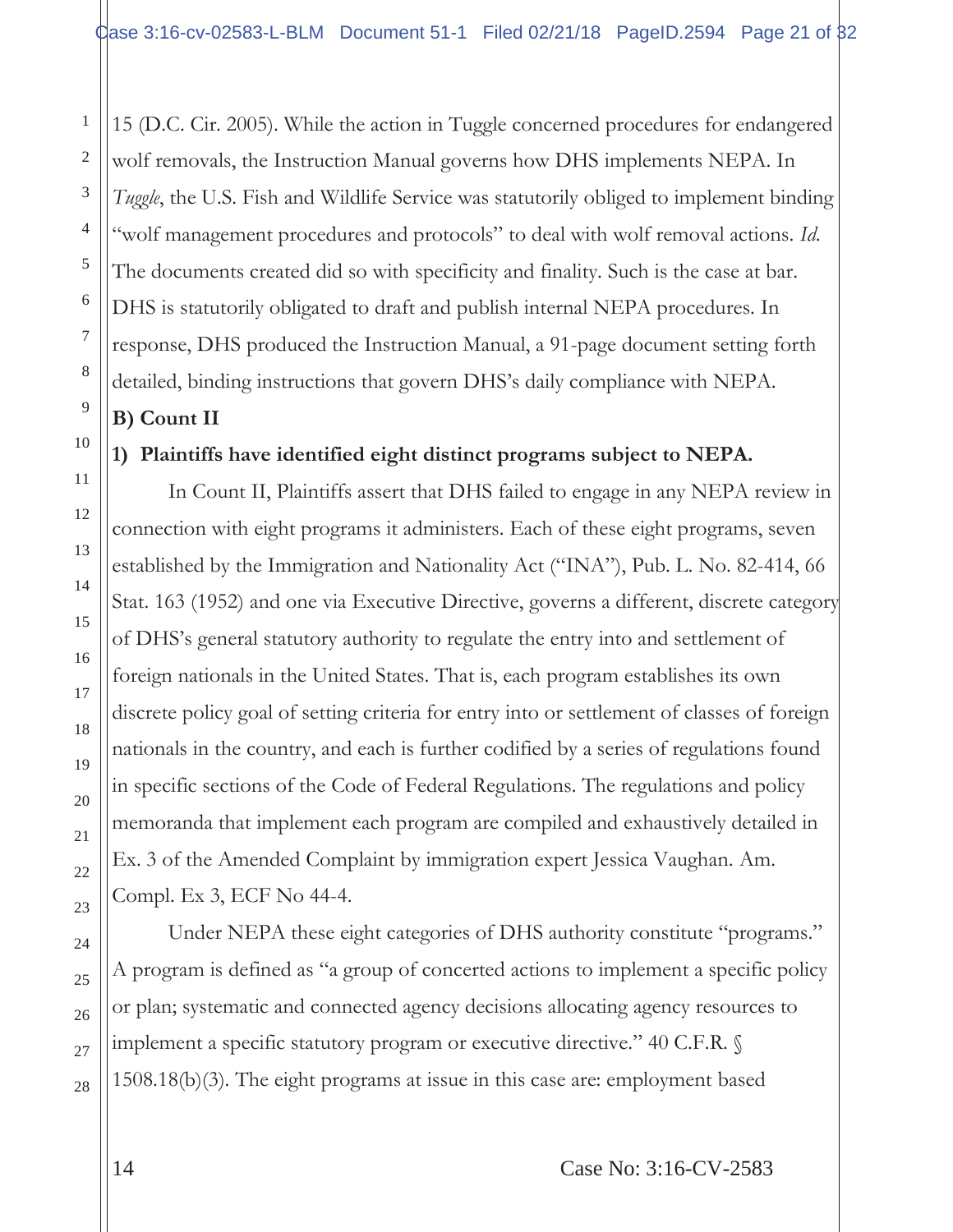immigration, family based immigration, long term nonimmigrant visas, parole, Temporary Protective Status, refugees, asylum, and Deferred Action for Childhood Arrivals. These programs, individually and collectively, have a significant cumulative impact on population growth in the United States and particularly in California,<sup>2</sup> the state where many Plaintiffs reside. Yet these programs have never received even cursory NEPA compliance by DHS.

CEQ has developed regulations for determining whether concerted agency activities qualify as a major federal action under NEPA. *Found. on Econ. Trends v. Lyng*, 817 F. 2d 882, 884 (D.C. Cir. 1987). Among the actions subject to NEPA listed by the CEQ are the "[a]doption of programs, such as a group of concerted actions to implement a specific policy or plan; systematic and connected agency decisions allocating agency resources to implement a specific statutory program or executive directive." 40 C.F.R. § 1508.18(b)(3). A programmatic environmental impact statement ("PEIS") is utilized "where there are sufficiently 'related' actions [that] will have 'cumulative or synergistic environmental impact." *Lyng*, 817 F.2d at 885, quoting *Kleppe v. Sierra Club*, 427 U.S. 390, 408-15 (1976). *See also*, *Sierra Club v. Watkins*, 808 F. Supp. 852, 863 (D.D.C. 1991) (reasoning that programmatic review is proper under NEPA when a related series of actions have cumulative effects); *Friends of the Earth, Inc. v. Mosbacher*, 488 F. Supp. 2d 889, 911 (N.D. Cal 2007) (finding that "concerted or connected" actions properly receive programmatic analysis).

Broadness of an action per se is no bar to compliance with NEPA: the CEQ regulations state that environmental impact statements are "sometimes required for broad Federal actions such as the adoption of new agency programs or regulations."

<sup>2</sup> *See* "The Environmental Impact of Immigration into the United States," by Dr. Cafaro. ("Am Compl. Ex. 5") ECF No. 44-6.

1

 $\overline{a}$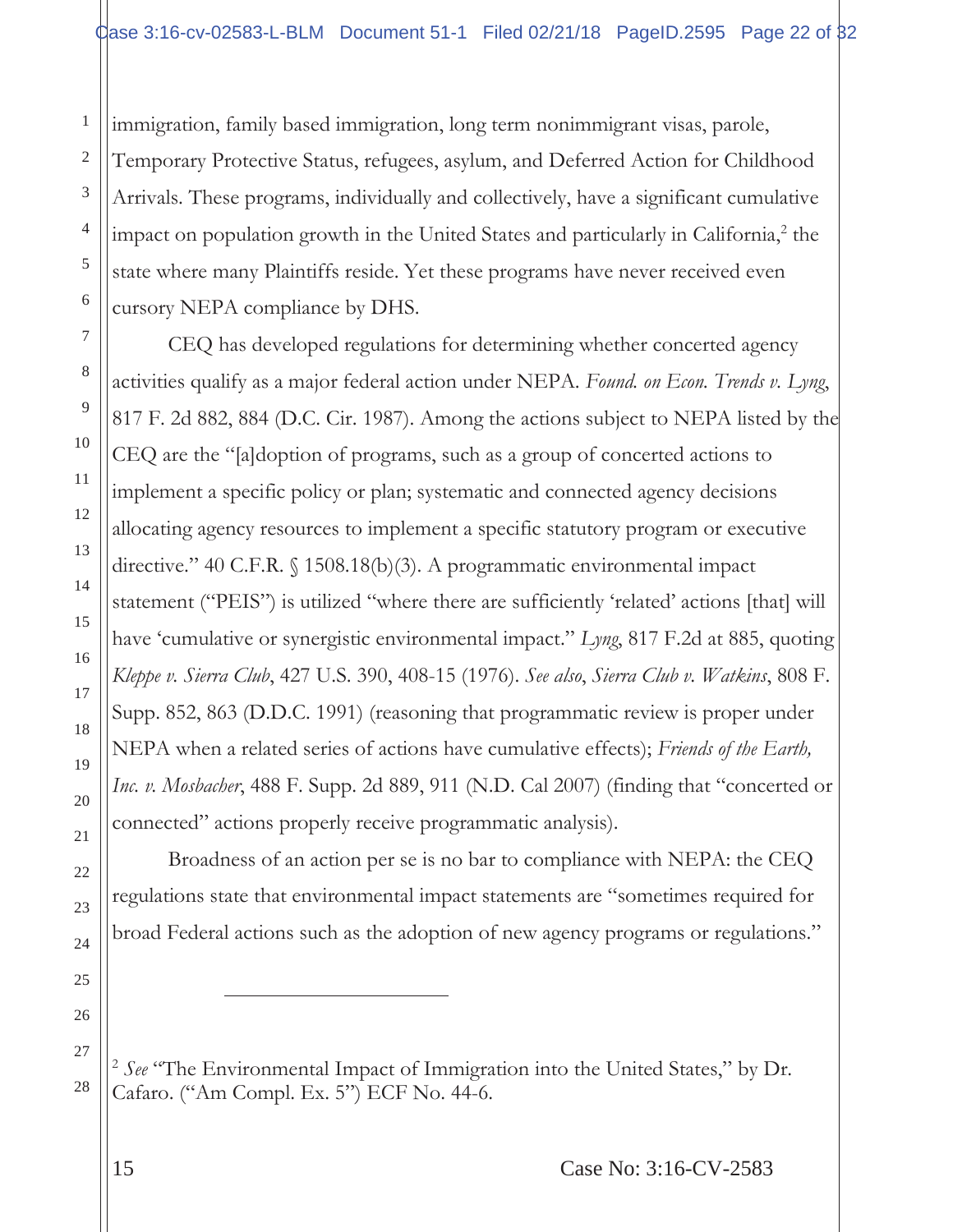40 CFR § 1502.4 (b). CEQ promulgated a "Guidance for Effective Use of Programmatic NEPA Reviews" on December 23, 2014, in which it stated that "the analyses in a programmatic NEPA review are valuable in setting out the broad view of environmental impacts and benefits for a proposed decision such as a rulemaking, or establishing a policy, program, or plan." Final Guidance for Effective Use of Programmatic NEPA Reviews, Fed. Reg. 76,986, 76,986 (Dec. 23, 2014). CEQ also explains how programmatic reviews provide an opportunity to engage the public in federal decision making, a "key policy goal of NEPA and the CEQ regulations," and encourages agencies to support "early public participation." *Id*. at 76,989. DHS's own NEPA guidelines mirror the CEQ's. The Instruction Manual states, under the subheading Programmatic EAs, that "[a] component may prepare a Programmatic EA (PEA), for a broad Federal action, *such as a program,* plan, or actions of a similar type …" Am. Compl. Ex. 2 at 45, ECF No. 44-3 (emphasis added).

All programs, whether large or small, are subject to NEPA compliance. "NEPA compliance is required even if the challenged actions are part of a broad program." *Friends of the River v. U.S. Army Corps of Eng'rs*, 870 F. Supp. 2d 966, 978 (E.D. Cal. 2012). Claims under NEPA are proper if the plaintiff challenges "identifiable, final agency actions within the APA." *Id*. "NEPA requires *some* type of procedural due diligence – even in cases involving broad, programmatic changes." C*itizens for Better Forestry v. U.S. Dep't. of Agric*., 481 F. Supp. 2d 1059, 1085 (N.D. Cal. 2007) This quotation summarizes the heart of Plaintiffs' argument: DHS has engaged in zero NEPA compliance with respect to the actions at bar.

# **2) DHS's arguments ignore the detailed specificity of the programs set forth in the Amended Complaint.**

Defendant argues that Count II must be dismissed because Plaintiffs have not identified discrete programs or any discrete actions in their complaint, making the challenge an impermissible broad attack on all of DHS' statutory authority. See Def

1

2

3

4

5

6

7

8

9

10

11

12

13

14

15

16

17

18

19

20

21

22

23

24

25

26

27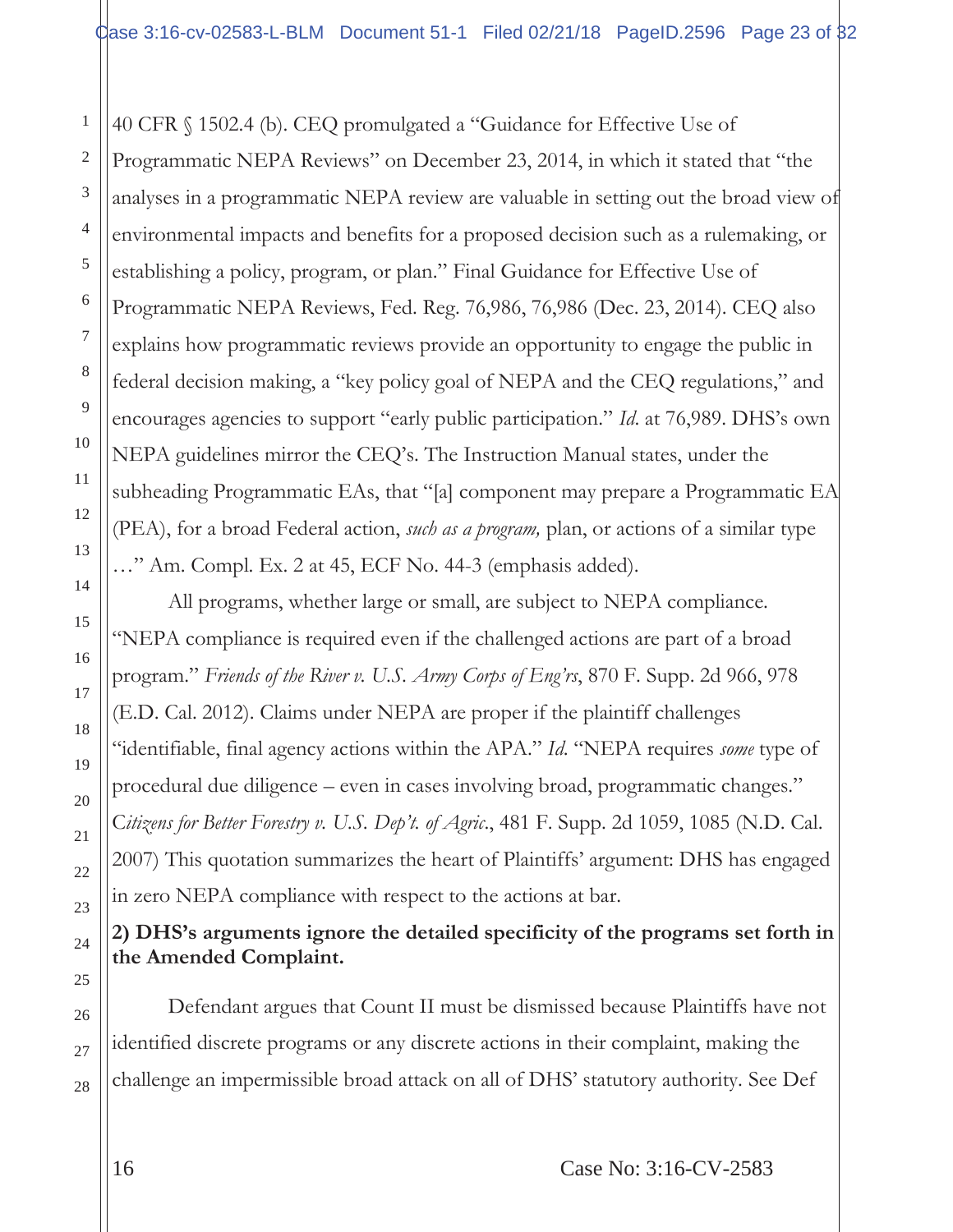Memo at 15, ECF 47-1. Defendant claims that therefore the Court must get involved in DHS's day-to-day operations in order to review Count II. *Id*. Defendant also argues that agencies have discretion over whether to use programmatic environmental impact statements (PEISs) in their NEPA compliance, and so Plaintiffs cannot force DHS to prepare one. *Id*. at 15-16.3

# **a) Defendant relies on Lujan and Norton, but they are not applicable.**

DHS relies on *Lujan v. Nat'l Wildlife Fed'n,* 497 U.S. 871 (1990) and *Norton v. S. Utah Wilderness All.*, 542, U.S. 55 (2004) in support of its argument that Plaintiffs have failed to cite specific actions subject to NEPA review because "the APA does not authorize suits seeking '*wholesale* improvement of [an agency] program by court decree'" Def. Memo at 13, ECF No. 47-1 (quoting both *Lujan* and *Norton*). DHS states that "Plaintiffs merely list the statutes that provide the parameters for DHS' operation; they fail to identify any discrete, final agency action on the part of the agency, and their claim fails." Def. Memo at 15, ECF No. 47-1. Defendant's assertion is patently false: the seven programs arising from the cited statutory authority, together with 86 specific regulations and policy memoranda that comprise the statutory programs, are in fact detailed comprehensively in Ex. 3 to the Amended Complaint, which is never acknowledged or recognized in Defendant's memorandum. *See* Am. Compl. Ex. 3, ECF No. 44-4. The body of the Amended Complaint refers to Ex. 3 on eight separate pages. Am. Compl. at 6, 47, 49-51, and 53-55. ECF 44.

 $\overline{a}$ 

<sup>&</sup>lt;sup>3</sup> Defendant also erroneously states that Count II fails to state a claim under 5 U.S.C. § 706(1). Plaintiffs' claim asserts that DHS acted in an arbitrary and capricious fashion, in violation of 5 U.S.C. § 706(2)(A) for failing to undertake any NEPA compliance with respect to its programs governing the entry and settlement of foreign nationals into the U.S.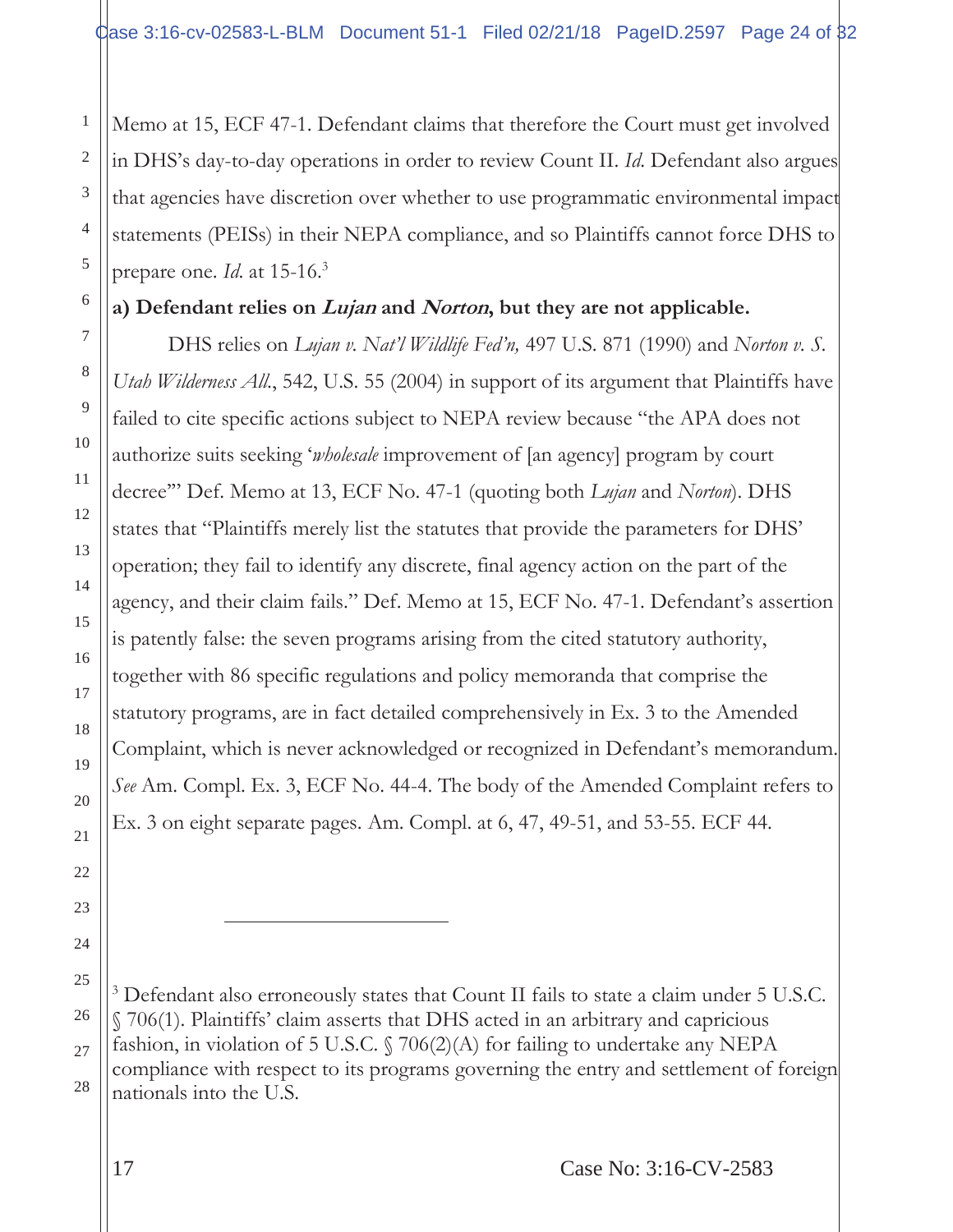In *Lujan* and *Norton*, the Supreme Court rejected broad policy challenges to the entire way agencies carry out their statutory mandate because the plaintiffs failed to allege specific agency actions subject to NEPA. The challenges did not "refer to a single [agency] order or regulation, or even to a completed universe of particular [agency] orders and regulations." *Lujan*, 497 U.S. at 890. If a plaintiff fails to specify particular and discrete actions that were carried out in violation of the law, then the plaintiff must be seeking "wholesale improvement" of a program by court decree, which a court is not empowered to perform. *Id.* at 891. A court cannot permit a "generic challenge to all aspects of a program" *Id*. at 890. A court also cannot supervise the substance of the agency's compliance with a broad statutory mandate because to do so would be to "inject the judge into day-to-day agency management." *Norton*, 542 U.S. at 66-67.

Such is clearly not the case at bar.

# **b) Count II is a viable challenge because it specifically identifies discrete agency actions that violated NEPA for a single reason.**

For each of the eight programs at issue, Plaintiffs have identified (to the extent reasonably possible) and listed the particular group of specific, discrete, and concerted actions DHS has taken to implement each discrete policy goal of setting conditions for granting eligibility to classes of foreign nationals to enter and/or remain in the United States. A meticulous description of each program and a list of the specific actions taken by DHS to implement each one is located in Ex. 3. Am. Compl. Ex. 3 at 106-26, ECF No. 44-4. For each program, Plaintiffs first identify the initial regulation adopting the program pursuant to statutory authority (or in the case of DACA, identify the date of the executive directive) and then list the updating regulations, or in some cases, binding policy memoranda.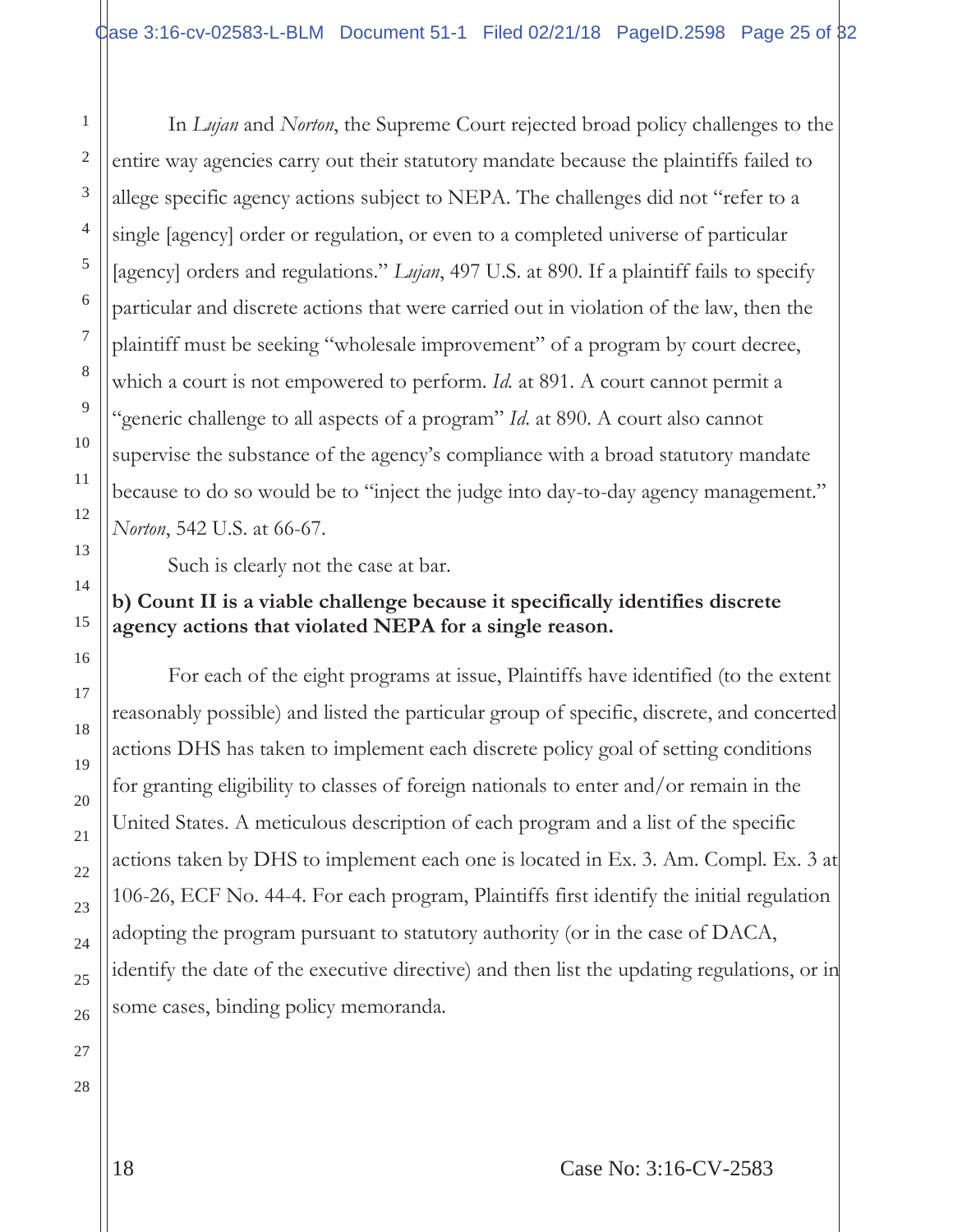The first program is employment based immigration, authorized in 1990, concerning the "specific policy plan"4 of admitting foreign nationals based on U.S. employment needs. This program gives rise to five categories of immigrant visas. The regulations implementing it are found in 8 C.F.R. §§ 204.5, 204.6. Exhibit 3 of the Amended Complaint identifies five "concerted actions" DHS took in implementing, creating, and refining the petition process through regulation between 1991 and 2016. Am. Compl. Ex. 3 at 109-110, ECF No. 44-4. Approximately 3.3 million foreign nationals have settled in the country through this program. *Id*. at 110.

The second program is family based immigration, authorized (in current form) in 1990, concerning the specific policy plan of admitting foreign nationals based on family ties to American citizens. The program gives rise to nine immigrant visa categories. Regulations implementing it are found in 8 C.F.R. §§ 201.1, 204.2. Exhibit 3 of the Amended Complaint identifies nine "concerted actions" DHS took in implementing this program between 1992 and 2016. Am. Compl. Ex. 3 at 111-112. ECF No. 44-4. Approximately 14.6 million foreign nationals have settled in the country through this program. *Id*. at 112.

The third program is the long-term Nonimmigrant Visa Program, authorized in 1990. The program gives rise to eight long-term nonimmigrant visa categories (as well as a host of short term nonimmigrant visa categories that Plaintiffs are not challenging under NEPA in this case). Regulations implementing it are found in 8 C.F.R.  $\%$ 214.1-4, 214.12-14. Exhibit 3 of the Amended Complaint identifies 47 "concerted actions" DHS undertook in implementing this program between 1994 and 2017 through regulation or policy memoranda. Am. Compl. Ex. 3 at 114-117, ECF No. 44-

<sup>4</sup> 40 C.F.R. 1508.18(b)(3) specifics that a program is a group of "concerted actions" to implement a "specific policy plan."

 $\overline{a}$ 

1

2

3

4

5

6

7

8

9

10

11

12

13

14

15

16

17

18

19

20

21

22

23

24

25

26

27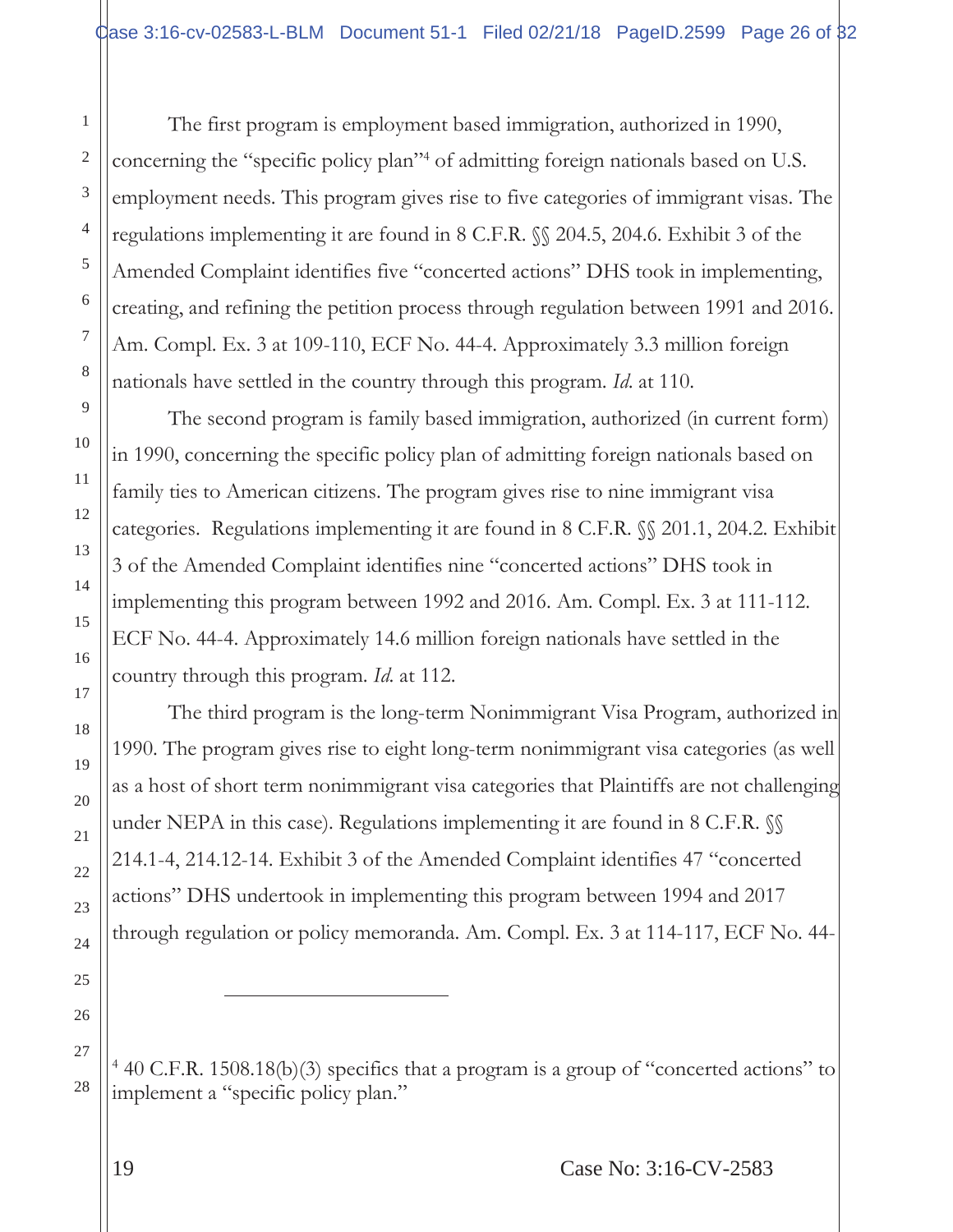4. Approximately 12.2 million foreign nationals have settled in the country through this program. *Id*. at 117.

The fourth program is parole, authorized in its current form in 1996, concerning the specific policy plan of allowing foreign nationals to enter the country without a visa for urgent humanitarian reasons or significant public benefit. Regulations implementing parole are found in 8 C.F.R. § 212.5. Exhibit 3 identifies 12 "concerted actions" DHS undertook in implementing the program by regulation or policy memoranda between 1982 and 2017. Am. Compl. Ex. 3 at 117-120, ECF No. 44-4. Approximately 100,000 foreign nationals have entered into or settled in the country through this program. *Id*. at 120.

The fifth program is Temporary Protected Status, authorized in 1990, concerning the specific policy plan of allowing foreign nationals in the United States without a valid visa to remain because of a natural disaster or civil violence in their nation of origin. Regulations implementing this program are found in 8 C.F.R.  $\%$ 244.1-19. Exhibit 3 of the Amended Complaint identifies nine "concerted actions" DHS undertook in implementing this program by regulation between 1991 and 2011. Am. Compl. Ex. 3 at 121-122, ECF No. 44-4. Approximately 377,000 foreign nationals have settled in the country through this program. *Id*. at 122.

The sixth program is refugees, authorized in its current form in 1980, concerning the specific policy plan of admitting foreign nationals subject to persecution at home. Regulations implementing the refugee program are found in 8 C.F.R. §§ 207.1-9, 209. Exhibit 3 of the Amended Complaint identifies eight "concerted actions" DHS undertook in implementing this program by regulation between 1981 and 2011. Am Compl. Ex. 3 at 122-123, ECF 44-4. Approximately 2.2 million foreign nationals have settled in the country through this program. *Id*. at 123.

The seventh program is asylum, authorized in 1980, concerning the specific policy plan of allowing foreign nationals in the United States to stay because of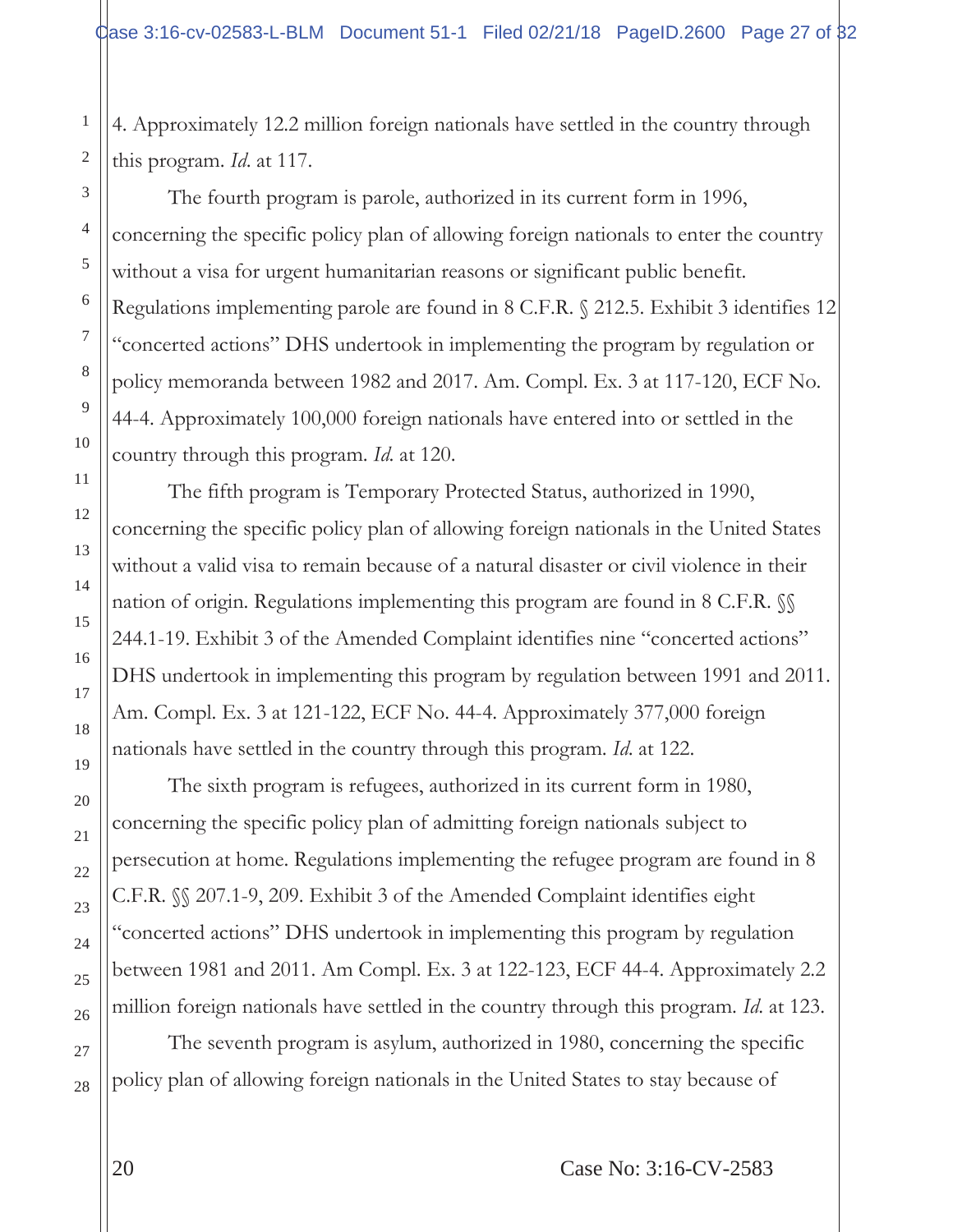persecution at home. Regulations implementing asylum are found in 8 C.F.R. §§ 208.1-23, 209. Exhibit 3 of the Amended Complaint identifies 14 "concerted actions" DHS undertook in implementing this program by regulation between 1981 and 2012. Am. Compl. Ex. 3 at 123-124, ECF. No. 44-4. Approximately 790,000 foreign nationals have settled in the country through this program. *Id*. at 125.

The eighth program is DACA, authorized by executive directive in 2012, concerning the specific policy plan of allowing foreign nationals to stay in United States based on their age at entrance. Exhibit 3 of the Amended Complaint identifies the two "concerted actions" in implementing the program by policy memoranda. Am. Compl. Ex. 3 at 125-126, ECF. No. 44-4. Approximately 793,000 foreign nationals have settled in the country through this program. *Id*. at 126.

 The CEQ's definition of a program thus justifies defining each specific area of statutory authority, together with its implementing regulations, as a single program. DHS could argue that organizing them as single programs is arbitrary, and that they are properly seen as more than eight programs. For instance, one might say that the regulations concerning long term nonimmigrant visas do not comprise a single program because they authorize many different visa programs, such as the Student and Exchange Visitor Program and the H-1B visa programs. Such semantics, however, matter very little in terms of DHS's failure to conduct *any* NEPA analysis of them. DHS did no NEPA analysis of any of the environmental effects resulting from the introduction of very large numbers of people into the country at any level.

These eight programs have "cumulative" and "synergistic" impacts because they produce similar environmental impacts from ongoing population growth in specific areas of the United States and the movement of large numbers of foreign nationals into and within the country, particularly in the southwestern states and Florida – the states where Plaintiffs' affiants reside. *See Lyng*, 817 F. 2d at 885. As set forth in their affidavits, the affiants have experienced profound environmental

1

2

3

4

5

6

7

8

9

10

11

12

13

14

15

16

17

18

19

20

21

22

23

24

25

26

27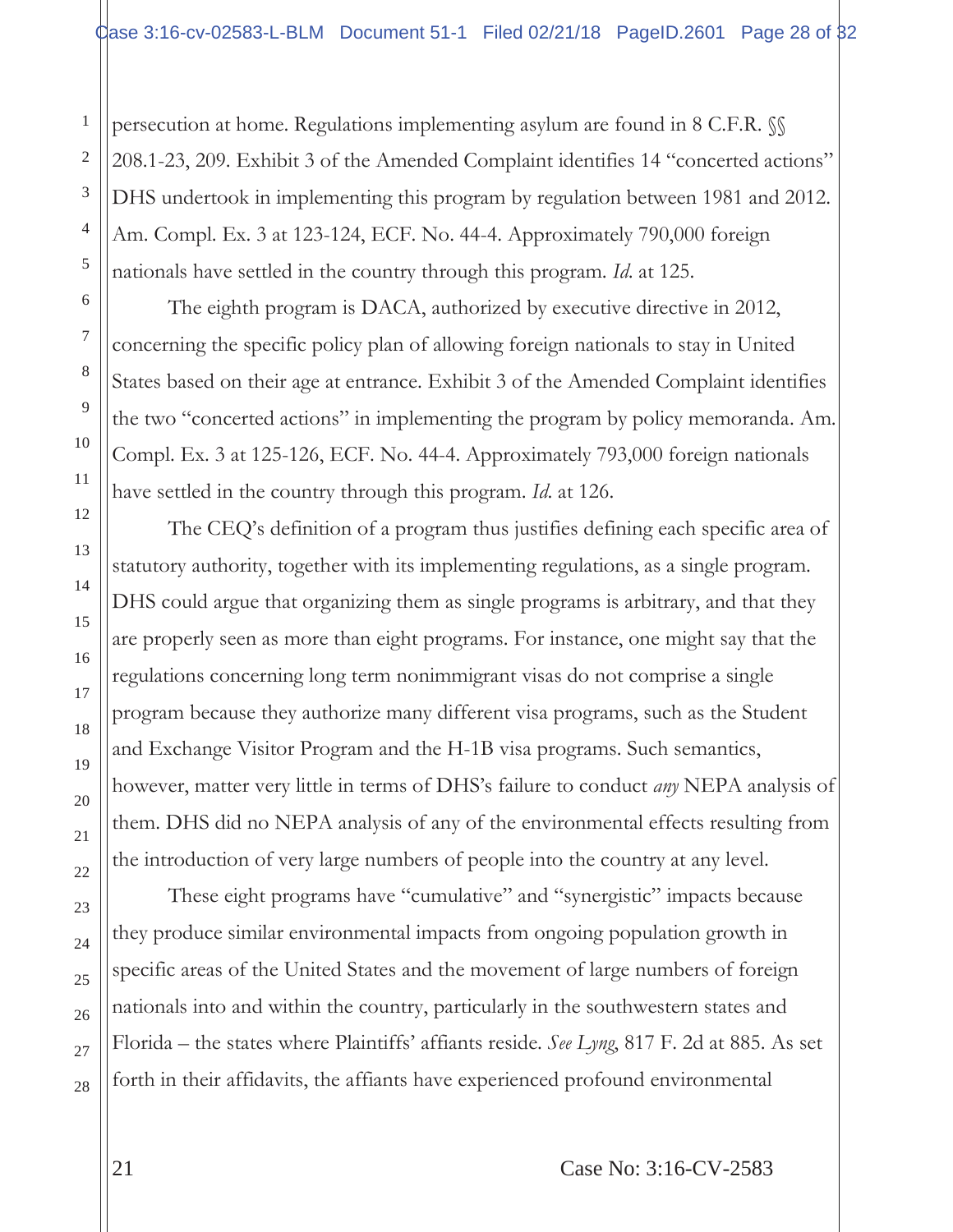impacts resulting from ongoing, large-scale migration of foreign nationals into their communities, which has been induced by these DHS programs. *See* Am. Compl. Ex. 6-18, ECF Doc. 44-7 to 19. Because DHS adopted interrelated programs with cumulative environmental impacts impacting the members of the Plaintiff organizations, the manner in which these DHS programs are labeled should not be dispositive of whether DHS can completely evade NEPA compliance with respect to its actions governing the entry and settlement of foreign nationals.

# **c) DHSs' "framework" is a set of related programs by another name, and NEPA does intend review whenever the environment is significantly affected.**

Defendant argues that its immigration-related actions are not programs but a "Congressionally mandated framework under which DHS operates." Def. Memo at 15, ECF No. 47-1. As such, Defendant argues that Count II must be dismissed because it requires "general judicial review of an agency's day-today-operations," which the Supreme Court in *Lujan* has precluded. Defendant is mistaken. Plaintiffs merely seek compliance with NEPA. The reality is that this congressionally-mandated framework established under the authority of a statue *is* the same as a program. Such a framework creates "a group of concerted actions to implement a specific policy or plan; systematic and connected agency decisions allocating agency resources to implement a specific statutory program or executive directive." Plaintiffs have indeed identified those specific concerted actions and systematic and connected agency decisions that are subject to NEPA compliance. Unlike the plaintiffs in *Lujan*, Plaintiffs here have taken the trouble to identify the "completed universe of particular [agency] orders and regulations" that make up these programs. 497 U.S. at 890.

Of course, Plaintiffs could have, in the alternative, listed all 88 actions separately in the Amended Complaint as individual violations of NEPA. But to do so would not only have rendered the complaint *less* manageable, it would also have meant that the interconnectedness of each group of actions that implement a particular grant

1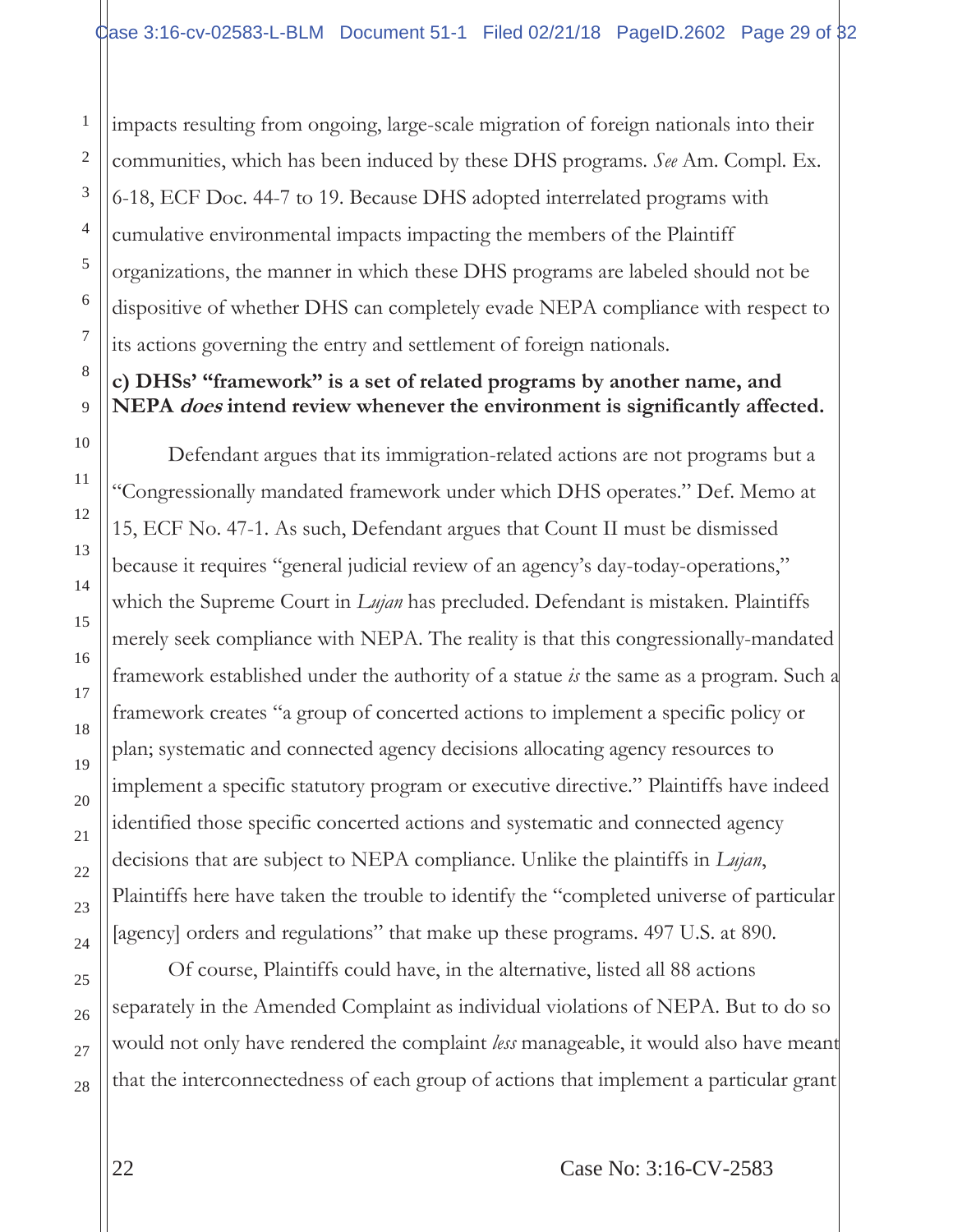of statutory authority (many actions, in fact, implemented more than one grant of statutory authority), and how they actually constitute discrete programs, would have been *less* apparent. Defendant would have then likely complained that Plaintiffs had cited a host of random actions that had nothing to do with each other. That such a situation should be avoided is precisely what the Ninth Circuit meant when it reasoned that NEPA is not subject to the "tyranny of small decisions." *Kern v. U.S. Bureau of Land Mgmt.*, 284 F.3d 1062, 1078 (9th Cir. 2002).

Nothing in the Amended Complaint requires that the Court inject itself into the decision-making process of the agency's day-to-day operations that relate to immigration. The immigration scheme of the United States is very complicated, and injecting informed environmental decision-making into the decisions that carry it out may seem daunting to DHS. However, injecting environmental awareness into this agency's decision making is no more daunting than the task *any* agency faces in applying NEPA. The complexity of the task presented by the law is *precisely* why the CEQ *mandated* in 1978 that all agency specifically adopt NEPA procedures to guide them. 40 C.F.R. § 1500 *et seq*. Thus, if the agency's NEPA guidelines themselves arbitrarily and capriciously fail to notice a large part of the agency's mandate, the agency can expect the consequences of this failure to be felt in broad areas.

In this case, if this Court were to order proper compliance with the Instruction Manual, such an order would in no way "inject" the court "into day-to-day agency management." Ignoring the environmental impacts of immigration is arbitrary and capricious, but if DHS were to reissue its NEPA regulations without this error and then properly apply that guidance, it would then be in compliance with NEPA. If this Court ordered NEPA compliance, it would in no way rob DHS of its discretion in carrying its NEPA procedures out, nor in carrying out its duties to implement immigration law. NEPA's mandate is strictly procedural. DHS needs to fix its NEPA procedure, not its actions.

1

2

3

4

5

6

7

8

9

10

11

12

13

14

15

16

17

18

19

20

21

22

23

24

25

26

27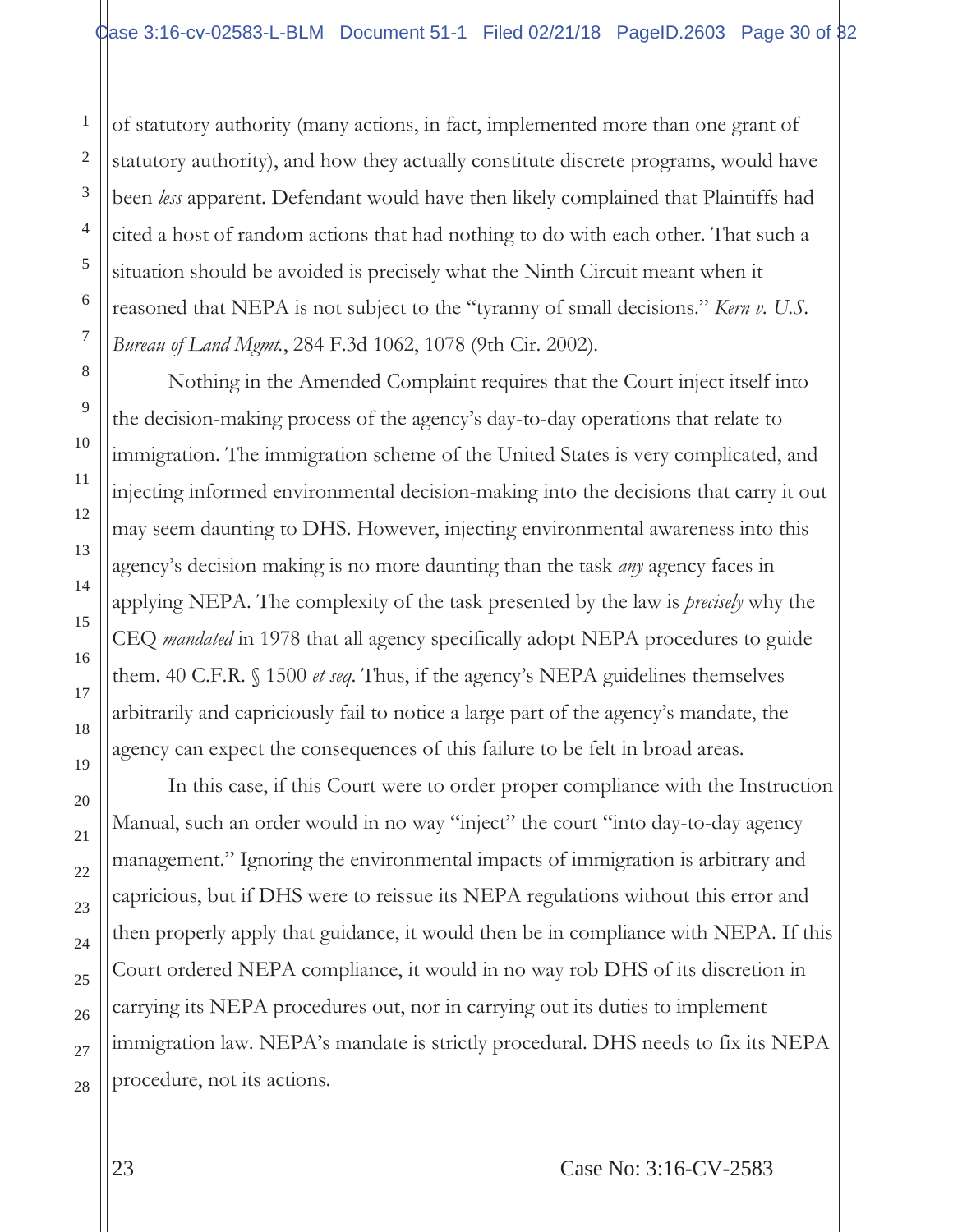# **d) Plaintiffs seek some form of NEPA review, not necessarily a PEIS.**

Defendants rely on *Kleppe v. Sierra Club* for the proposition that the decision to prepare a PEIS rests within its discretion. 427 U.S. 390, 412 (1976). " Def. Memo at 15, ECF No. 47-1. Defendant overlooks the fact that the Amended Complaint does not seek a Court order compelling DHS to specifically prepare a PEIS. Rather, Plaintiffs seek to compel DHS to initiate *some* form of NEPA review. Only upon initiating NEPA compliance, will DHS be in a position to assess the appropriate scope of its NEPA review regarding these programs.<sup>5</sup>

# **C. DACA**

Finally, DHS asserts that the DACA program is exempt from NEPA as "a judicial or administrative civil or criminal enforcement action." Def. Memo at 17. Such an exemption would indeed apply if Plaintiffs were challenging a particular decision to grant an individual status under DACA. But Plaintiffs are only challenging the adoption of the program itself without NEPA review. Like the seven statutory programs, DACA grants permission to stay in the country for certain amounts of time and under specific conditions to classes of individuals based on certain criteria. DACA therefore also meets the definition of a program under the CEQ guidelines: "concerted actions to implement a specific policy or plan; systematic and connected agency decisions allocating agency resources to implement a specific statutory program or *executive directive."* (emphasis added).

Courts that have reviewed DACA have not disputed the "programmatic nature" of this federal action. *See, e.g*.*, Regents of the Univ. of Cal. v. United States, Dep't. of* 

<sup>5</sup> The proper scope of environmental review and the decision whether to prepare a PEIS are then "initially" committed to agency discretion, and thus reviewed according to the "rule of reason." *National Wildlife Federation v. Appalachian Regional Com*., 677 F.2d 883, 888-889 (D.C. Cir. 1981)

1

 $\overline{a}$